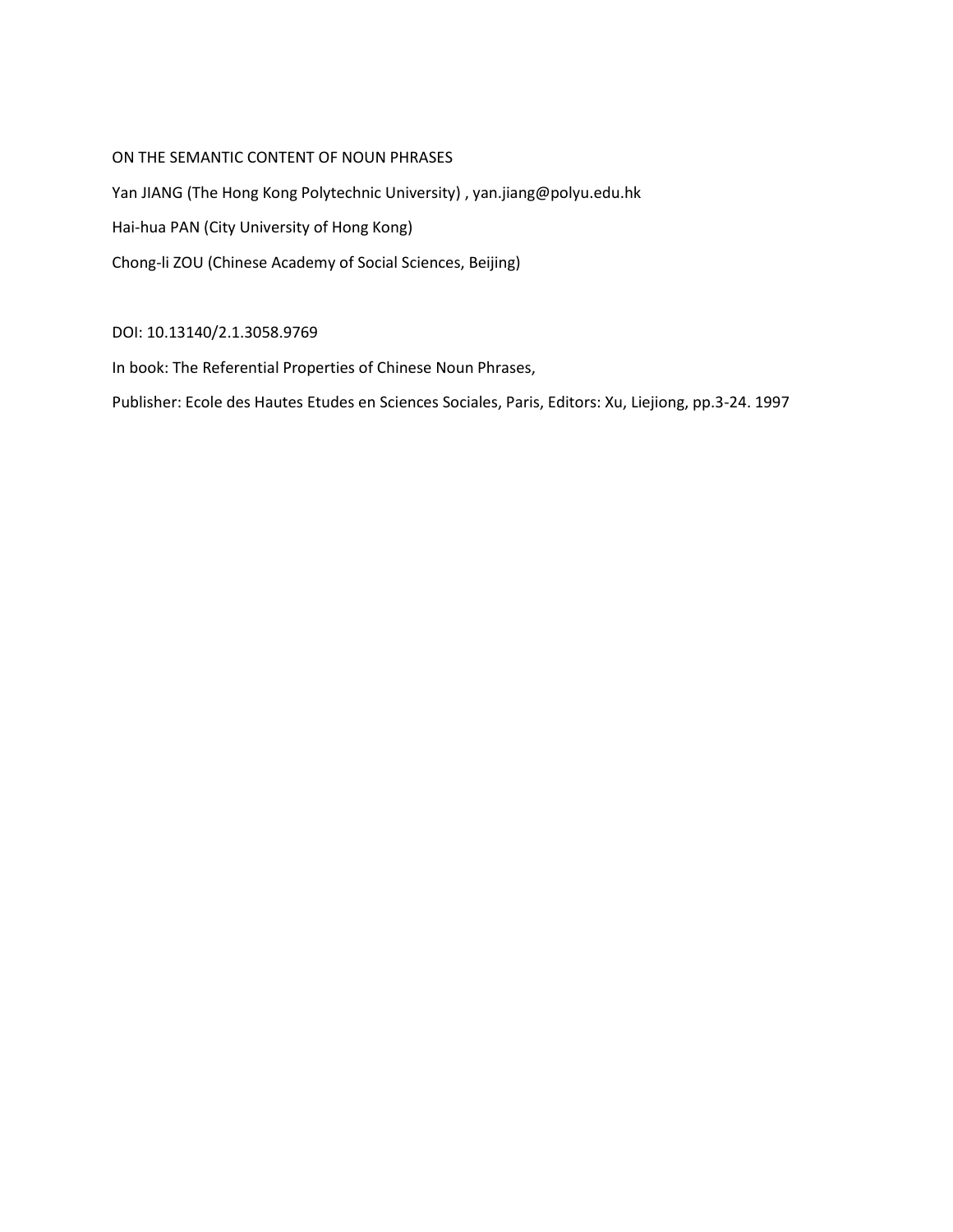# **ON THE SEMANTIC CONTENT OF NOUN PHRASES\***

| JIANG Yan | <b>PAN Hai-hua</b> | <b>ZOU Chong-li</b> |
|-----------|--------------------|---------------------|
|           |                    |                     |

The Hong Kong Polytechnic University City University of Hong Kong Chinese Academy of Social Sciences, PRC

This paper defines a selective set of semantic notions of noun phrases and explores their lexical realisation in Mandarin Chinese. A metalanguage  $\angle$  is constructed to facilitate the definitions. The novel aspect of  $\angle$  is the incorporation into the set of model-theoretic concepts two pragmatic notions, *speaker's ground* and *common ground*, formalised in terms of the modal operators  $\mathcal{O}_{\text{ex}}$  and  $\delta_{\rm cs}$ , along with the pragmatic functor *f*.  $\angle$  makes it possible for noun phrases to be defined in a unitary way, taking into consideration both the truth-theoretic and the pragmatic aspects of their semantic content. When the proposed definitions are applied to the study of Chinese noun phrases, it is argued that there is no particular definiteness/specificity constraint on subjects or BA objects in Chinese, contrary to the claims made in the current literature. It is also argued that, contrary to the observations made by Cheng & Huang (1996), both unselective binding and E-type pronoun readings are available for a pronoun in the consequent clause of a Chinese conditional, depending on the interpretation of the indefinite in the antecedent clause. Finally, a dynamic interpretation program in current frameworks of dynamic and procedural semantics is outlined as prospects for further investigation.

# **1. Semantic Typology of NPs and Their Definitions**

In this section, we formulate a set of working definitions for the semantic notions of noun phrases. We will make use of an extended version of first-order logic, incorporating some basic concepts in model-theoretic semantics and cognition-oriented pragmatics. To avoid circularity, no definitions should contain notions that are yet to be defined.

# **1.1. The Metalanguage**

 $\mathcal{L}^1$ 

We start by establishing the metalanguage of definition, which we call the language

The Language */*

*The Referential Properties of Noun Phrases*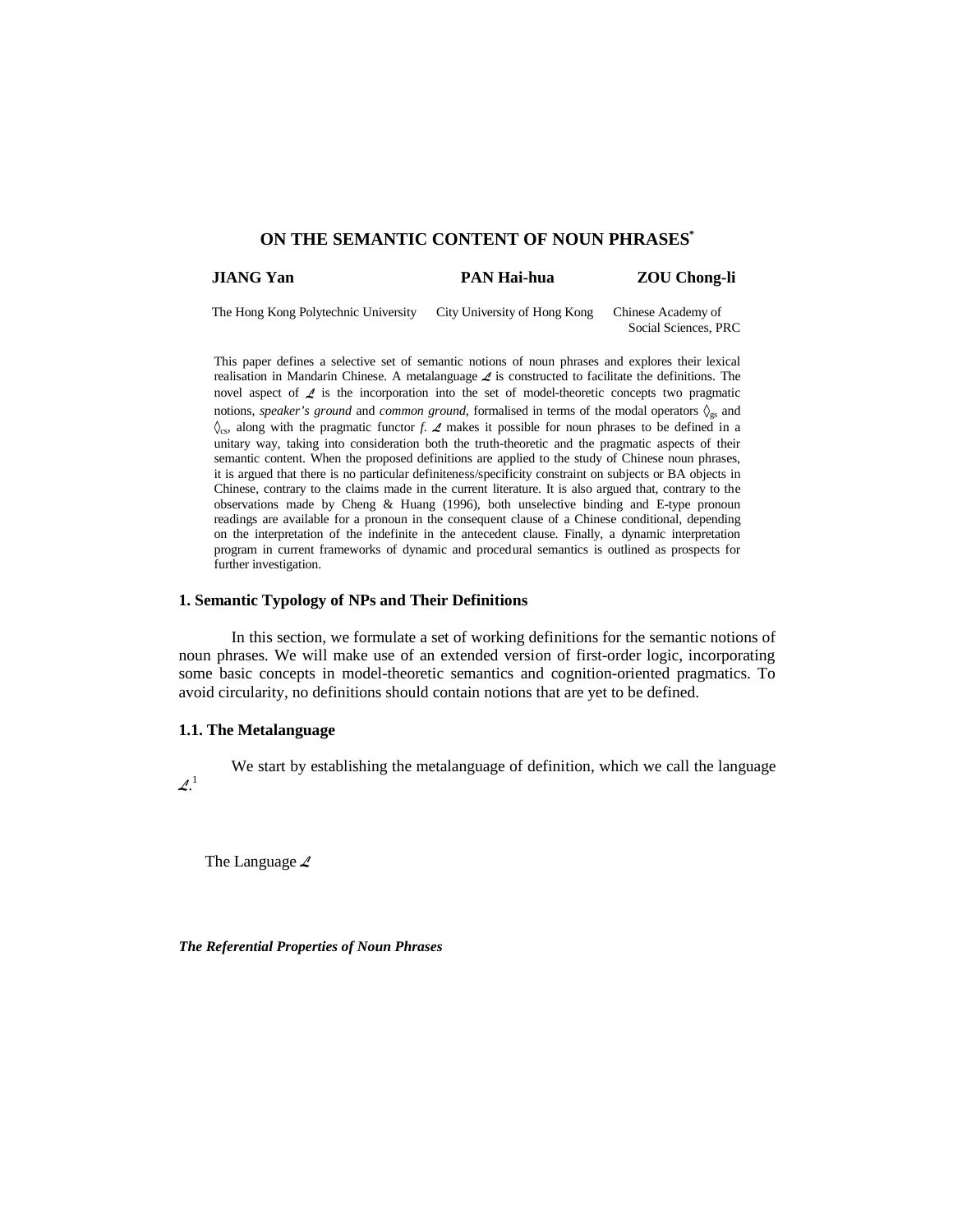- A. The Syntax of  $\angle$
- A.1. Basic Expressions:
- A.1.1. Individual variables: x, y,  $x_1$ ,  $x_2$ , ... and individual constants:  $c_1$ ,  $c_2$ , ...;
- A.1.2. One-place predicate variables:  $X, Y, X_1, X_2, ...$  and one-place predicate constants:  $P_1$ ,  $P_2, \ldots;$
- A.1.3. Logical connectives  $\rightarrow$ ,  $\leftrightarrow$ ,  $\land$ ,  $\lor$ ,  $\neg$ , and quantifiers  $\forall$  and  $\exists$ ;
- A.1.4. The  $\lambda$ -operator and the equivalence sign =;
- A.1.5. The pragmatic functor *f*;
- A.1.6. The modal operator  $\Diamond$ , and the non-standard modal operators  $\Diamond_{gs}$ , and  $\Diamond_{gc}$ .
- A.2. Composite Expressions:
- A.2.1. t is an individual term if it is either an individual variable or an individual constant;
- A.2.2. Γ is a one-place predicate if it is either a one-place predicate variable or a one-place predicate constant;
- A.2.3. *f*(Γ) is an individual term if *f* is a pragmatic functor and Γ a one-place predicate;
- A.2.4. λαφ is a λ-expression if  $\alpha$  is a variable and φ is a formula containing at least one occurrence of α;
- A.2.5.  $\Gamma(t)$  is a wff. if t is an individual term and  $\Gamma$  is a one-place predicate;
- A.2.6.  $t_1 = t_2$  is a wff. if both  $t_1$  and  $t_2$  are individual terms.
- A.2.7. If both  $\varphi$  and  $\psi$  are wffs., then  $\varphi \to \psi$ ,  $\varphi \leftrightarrow \psi$ ,  $\varphi \land \psi$ ,  $\varphi \lor \psi$ , and  $\neg \varphi$  are wffs;
- A.2.8. If x is an individual variable and  $\varphi$  is a formula containing at least one occurrence of x, then  $\forall x \varphi$ ,  $\exists x \varphi$  are wffs;
- A.2.9. If  $\varphi$  is a wff., then  $\Diamond \varphi$ ,  $\Diamond_{gs} \varphi$ , and  $\Diamond_{gc} \varphi$  are wffs.

A.3. Conventions

- A.3.1. A.1.1. A.1.4. are to be understood in standard ways, with each category being assigned a relevant type.
- A.3.2. The pragmatic functor f is of type  $\ll\epsilon$ ,  $\epsilon$ ,  $\epsilon$ ,  $\epsilon$ , being a mapping function from  $\mathcal{P}(U)$ into U, i.e. from the power set constructed out of the subsets of the domain U of  $\mathcal{L}$ 's model into the domain U. Put in an informal way, *f* signifies a process by which the language user makes use of the set corresponding to N'(the denotation of the common noun) to single out some individual in the domain as the referent of the concerned NP.
- A.3.3.  $\Diamond$  is to be understood in the standard way.  $\Diamond$ <sub>gs</sub> and  $\Diamond$ <sub>gc</sub> are to be defined in the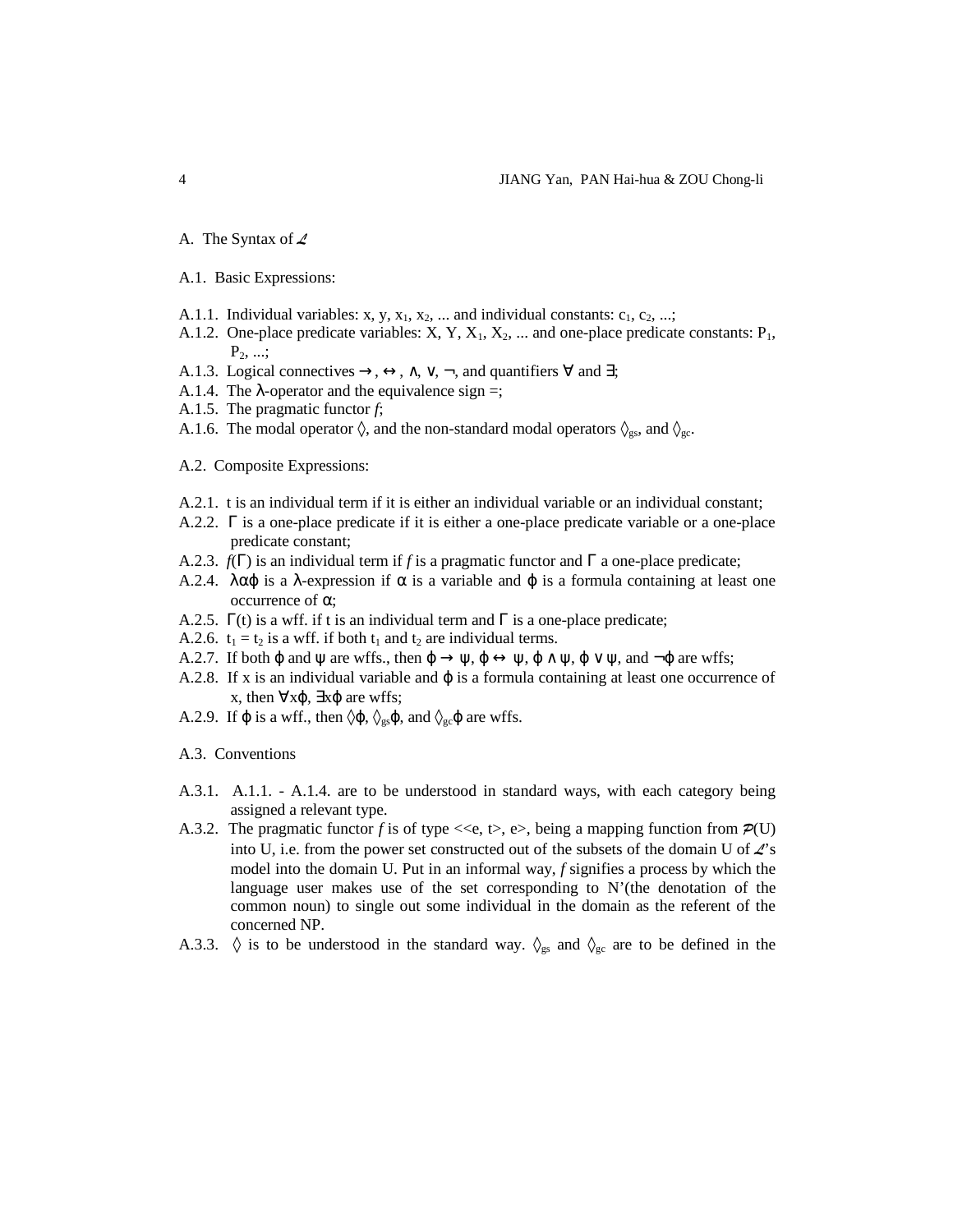On the Semantic Content of Noun Phrases 5

semantics of */*.

- B. The Semantics of */*
- B.1. The model of the language  $\angle$  is  $M = \langle W, I, G, U, \langle F \rangle;$
- B.1.1. W is a set of possible worlds;
- B.1.2. I is a set of instants ordered by the relation <.
- B.1.3. G is a set of background knowledge possessed by language users, in which the set of the knowledge of the speaker is  $G_s$  ( $G_s \subseteq G$ ), that of the hearer is  $G_h$  ( $G_h \subseteq G$ ), and the set of knowledge shared by the speaker and the hearer is  $G_c$  ( $G_c = G_s \cap G_h$ );
- B.1.4. U is the domain of entities;
- B.1.5. F is the value assignment function to the non-logical constants in  $\mathcal{L}$ . To the individual constants, F assigns entities in U as values. To the one-place predicate constants, F assigns subsets of U as values.
- B.1.6. In addition to  $M$ , there is the variable assignment function  $\sigma$ .
- B.2. A given expression  $\Phi$  in  $\mathcal{L}$  is assigned a value by the semantics of  $\mathcal{L}$  with reference to the model  $M$ , some possible world  $w$ , some moment in time  $i$ , some background knowledge *g*, and some variable assignment function  $\sigma$ , written as  $[\Phi]^{M, w, i, g, \sigma}$ .
- B.2.1. If  $\alpha$  is a variable, then  $[\alpha]^{M, w, i, g, \sigma} = \sigma(\alpha);$
- B.2.2. If  $\alpha$  is a constant, then  $[\alpha]^{M, w, i, g, \sigma} = F(\alpha);$
- B.2.3. If *f* is a pragmatic functor and Γ a one-place predicate, then
- $\llbracket f(\Gamma) \rrbracket^{M, w, i, g, \sigma} = \llbracket f \rrbracket^{M, w, i, g, \sigma} (\llbracket \Gamma \rrbracket^{M, w, i, g, \sigma})$

Not defined, if  $\Gamma$  is the translation of the N in generic NPs;<sup>2</sup>

$$
= \biggl\{
$$

Some entity in U, otherwise.

- B.2.4. If  $\alpha$  is an individual variable and  $\varphi$  is a formula, then  $[\lambda \alpha \varphi]^{M, w, i, g, \sigma}$  is a function *h* such that for any  $u \in U$ ,  $h(u) = [\phi]^{M, w, i, g, \sigma[u/\alpha]}$ ;
- B.2.5. If α is a predicate variable and  $\varphi$  is a formula, then  $[\lambda \alpha \varphi]^{M, w, i, g, \sigma}$  is a function *h* such that for any  $A \subseteq U$ ,  $h(A) = [\phi]^{M, w, i, g, \sigma[A/\alpha]},$
- B.2.6. If t is an individual term and  $\Gamma$  is a one-place predicate, then  $[\Gamma(t)]^{M, w, i, g, \sigma} = 1$  iff.  $[t]^{M, w, i, g, \sigma} \in [\Gamma]^{M, w, i, g, \sigma}$ ;
- B.2.7. If both  $t_1$  and  $t_2$  are individual terms, then  $[t_1 = t_2]^{M, w, i, g, \sigma} = 1$  iff  $[t_1]^{M, w, i, g, \sigma}$  is identical to  $[t_2]^{M, w, i, g, \sigma}$ ;
- B.2.8. If both  $\varphi$  and  $\chi$  are wffs., then  $\lbrack -\varphi \rbrack$ ,  $\lbrack \varphi \rightarrow \chi \rbrack$ ,  $\lbrack \varphi \leftrightarrow \chi \rbrack$ ,  $\lbrack \varphi \wedge \chi \rbrack$ , and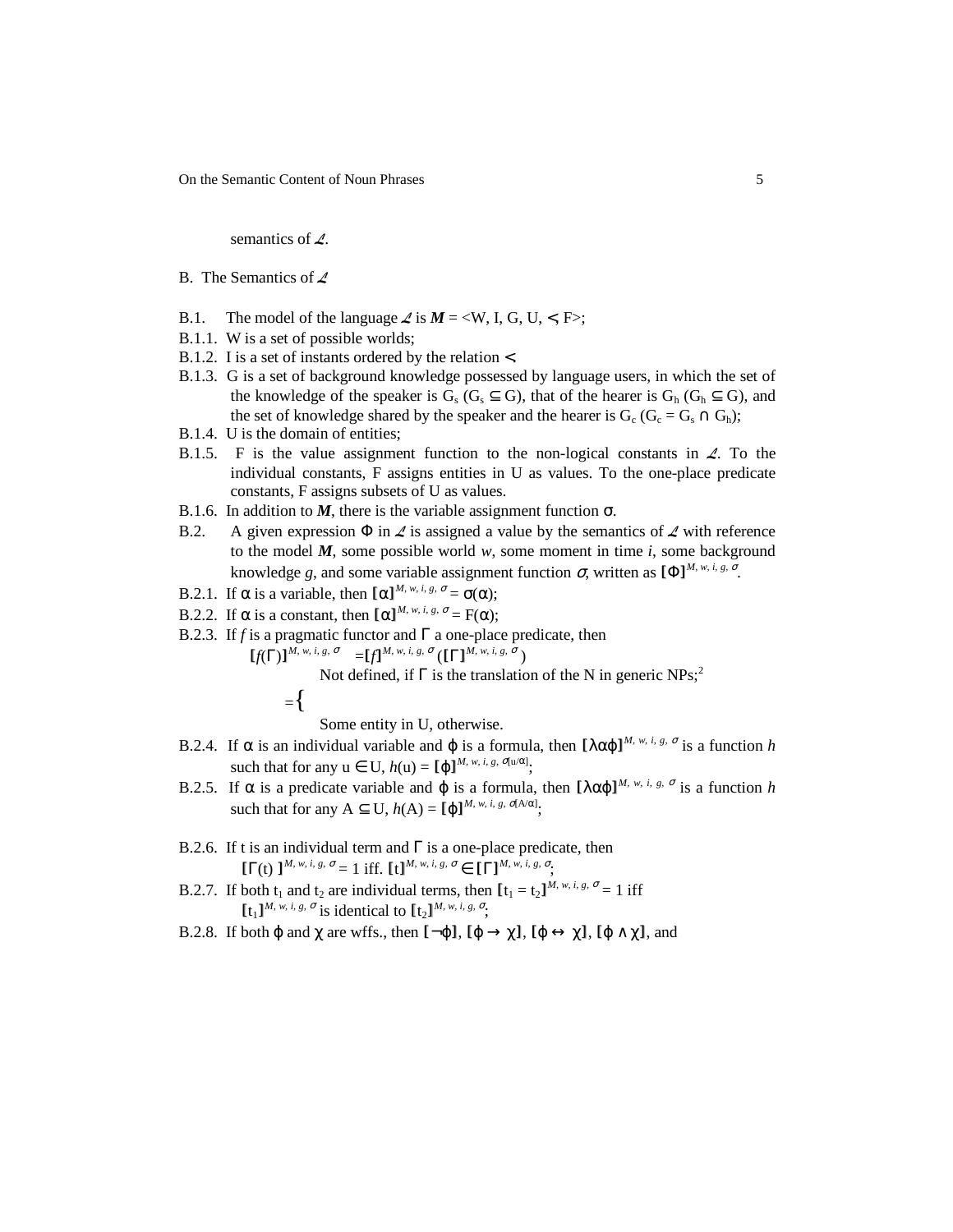$[**ω** \vee **γ**]$  are to be defined in standard ways.

- B.2.9. If x is an individual variable and  $\varphi$  is a formula, then  $[\forall x\varphi]$  and  $[\exists x\varphi]$  are to be defined in standard ways.
- B.2.10. If  $\varphi$  is a formula, then

 $[\Diamond \varphi]^{M, w, i, g, \sigma} = 1$  iff, there is some  $w', w' \in W$ , such that  $[\varphi]^{M, w', i, g, \sigma} = 1$ ;  $[\&e_{gs} \phi]^{M, w, i, g, \sigma} = 1$  iff, there is some  $g_s, g_s \in G_s$ , such that  $[\![\phi]\!]^{M, w, i, g_s, \sigma} = 1;$  $[\&e_{\text{gc}}\φ]^{M, w, i, g, \sigma} = 1$  iff, there is some  $g_c, g_c \in G_c$ , such that  $[\![\phi]\!]^{M, w, i, g_c, \sigma} = 1$ .

### **1.2. Notes on the Metalanguage**

In this sub-section, we give the motivation for introducing some of the non-logical symbols in the language */*.

The language  $\angle$  is a formal language incorporating pragmatic factors and specially designed modal operators. The design of the language adopts the multiple co-ordinate approach, making reference not only to possible worlds and time but also to the background knowledge of language users. It is therefore backed by an extended version of possible world semantics.

*POSSIBLE WORLD* is already a familiar concept in formal semantics. We want to make a further distinction here between the *ACTUAL WORLD* and other *POSSIBLE WORLDs*. The *ACTUAL WORLD* is the world that the communicators inhabit at the time of communication. *POSSIBLE WORLDs* are any extensional worlds that are likely to exist. The *ACTUAL WORLD* is just one of the *POSSIBLE WORLDs*, but drawing the distinction will do better work for our definitions. We can thus either refer to *POSSIBLE WORLDs* generally, i.e.  $w_p$ , or to the *ACTUAL WORLD* in particular, i.e.  $w_a$ . In the definitions provided in 1.4, whenever a formula is preceded by the modal operator  $\Diamond$ , we are making reference to some possible world  $w_p$ . If no modal operators are introduced, we are simply making reference to the actual world *wa*.

The concept of *GROUND,* together with its complementary concept *FIGURE*, has long been a basic and pervasive notion in the study of perception in contemporary experimental psychology (e.g. Roberts 1993: 21 and fn.14). *GROUND* refers to the physical surroundings against which *FIGURE* as an object is being perceived (Rubin 1915). When introduced into linguistic analyses, *FIGURE* and *GROUND* are typically employed in the study of deixis (e.g. Hanks 1992; Roberts 1986, 1993, 1996). With the development of more elaborate accounts of deixis, the two notions have transcended their physical descriptions and have been substantiated with abstract linguistic features. Now *GROUND* can also be some linguistically defined background system (context, discourse, or grammatical constructions) relative to which *FIGURE* as a referent is identified (e.g. Talmy 1978; Wallace 1982). *FIGURE-GROUND* accounts of both the information structures of syntactic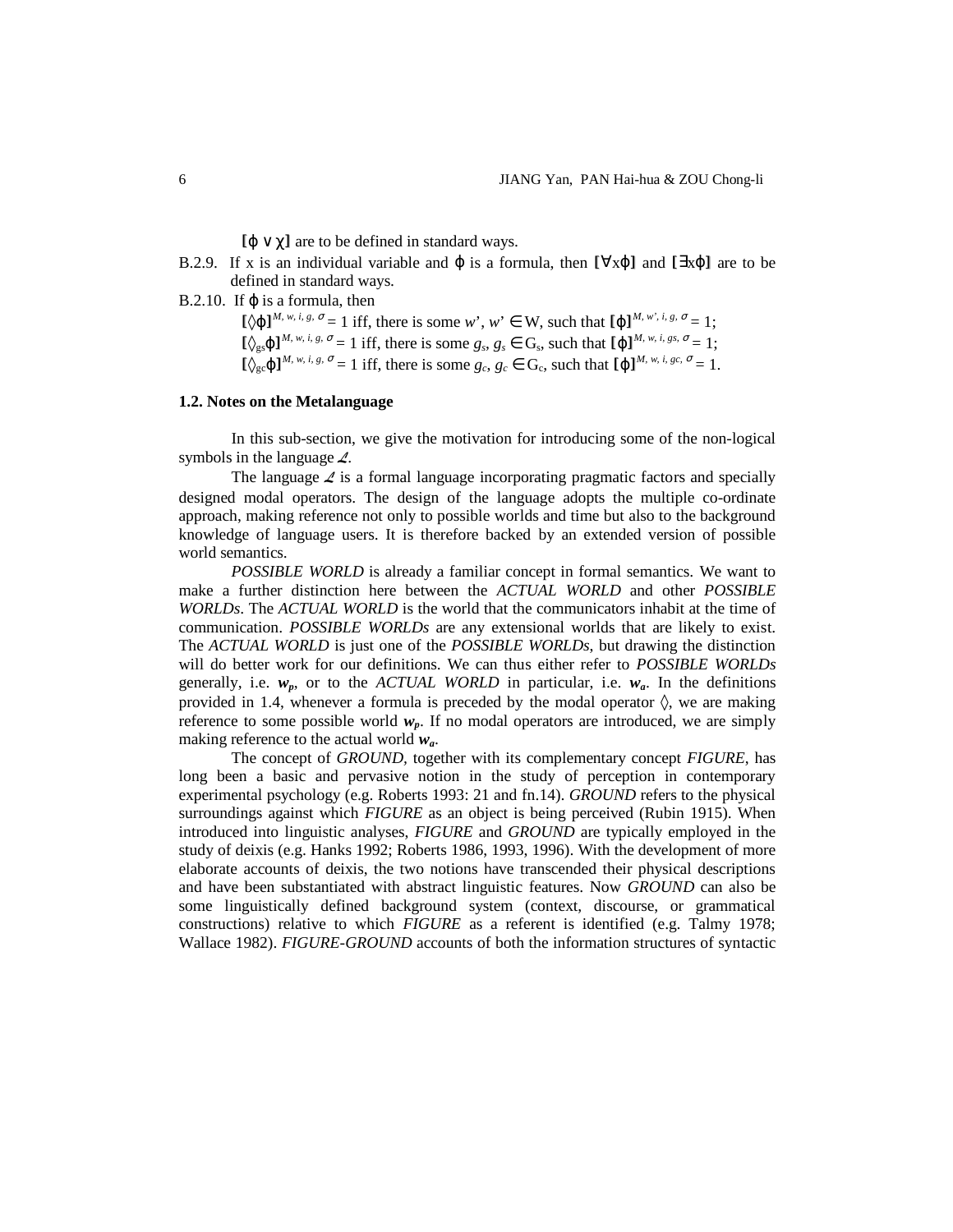constructions and the cognitive processes in the interpretation of deictic terms inevitably lead to the treatment of *FIGURE* and *GROUND* at an even more figurative level, as mental constructs or mentally represented constructs that are not exact mirrors of their material counterparts, be it physical or grammatical.<sup>3</sup> In the spirit of the cognitive theory of relevance (Sperber & Wilson 1986/1995), we can now re-define *GROUND* as any given set of assumptions that constitute a cognitive context at the introduction of a new expression or utterance, which constitutes the *FIGURE*. *SPEAKER'S GROUND* is the given set of assumptions entertained by the speaker. *HEARER'S GROUND* is the given set of assumptions entertained in the mind of the hearer. *COMMON GROUND* is that given set of assumptions entertained by both the speaker and the hearer and it should be mutually manifest to the communicators that the assumptions are being thus entertained.<sup>4</sup> Such is the nature of human communication that it is not necessary for us to single out the *HEARER'S GROUND* as a viable notion. We simply cannot talk about  $G_h$  without talking about  $G_s$  as well. That is to say, it is enough for us to use only two notions:  $G_c$  and  $G_s$ . According to the metalanguage  $\angle$ , whenever a formula (of definition to be given) is preceded by the modal operator  $\Diamond_{gs}$  or  $\Diamond_{gc}$ , we are making reference to some  $g_s \in G_s$ , or to some  $g_c \in G_c$ .

The metalanguage */* presented here aims at being relatively self-sufficient. Not all the notions in the language will have a role to play in the definitions to be presented in 1.4.

## **1.3. Further Justifications**

It is by no means a common practice to introduce pragmatic notions as primitives into the language of definition in formal semantics. Truth-theoretical semantics in the Montagovian tradition is extension-oriented and does not address the issue of mental representations, which falls within the realm of pragmatics.<sup>5</sup> The necessity of introducing pragmatic notions into semantic definitions is driven by the phenomena under consideration. The semantic content of noun phrases involves three aspects: ontological, epistemic, and manner of referring (Roberts 1993), making it impossible for us to use a purely logical language of description to capture all the array of interpretations. This is tantamount to saying that the semantic content of at least some noun phrases is not purely logical.<sup>6</sup> In fact, ever since Hawkins (1978), it has been widely acknowledged that issues such as definiteness and indefiniteness call for the marriage of semantics with pragmatics. Recent studies in formal semantics have merged insights in both areas, but a systematic definition of types of noun phrases in an explicit metalanguage with semantic and pragmatic notions is not yet available. What follows in Section 1.4 is to be viewed as an initial attempt of proper definition.

#### **1.4. The Definitions**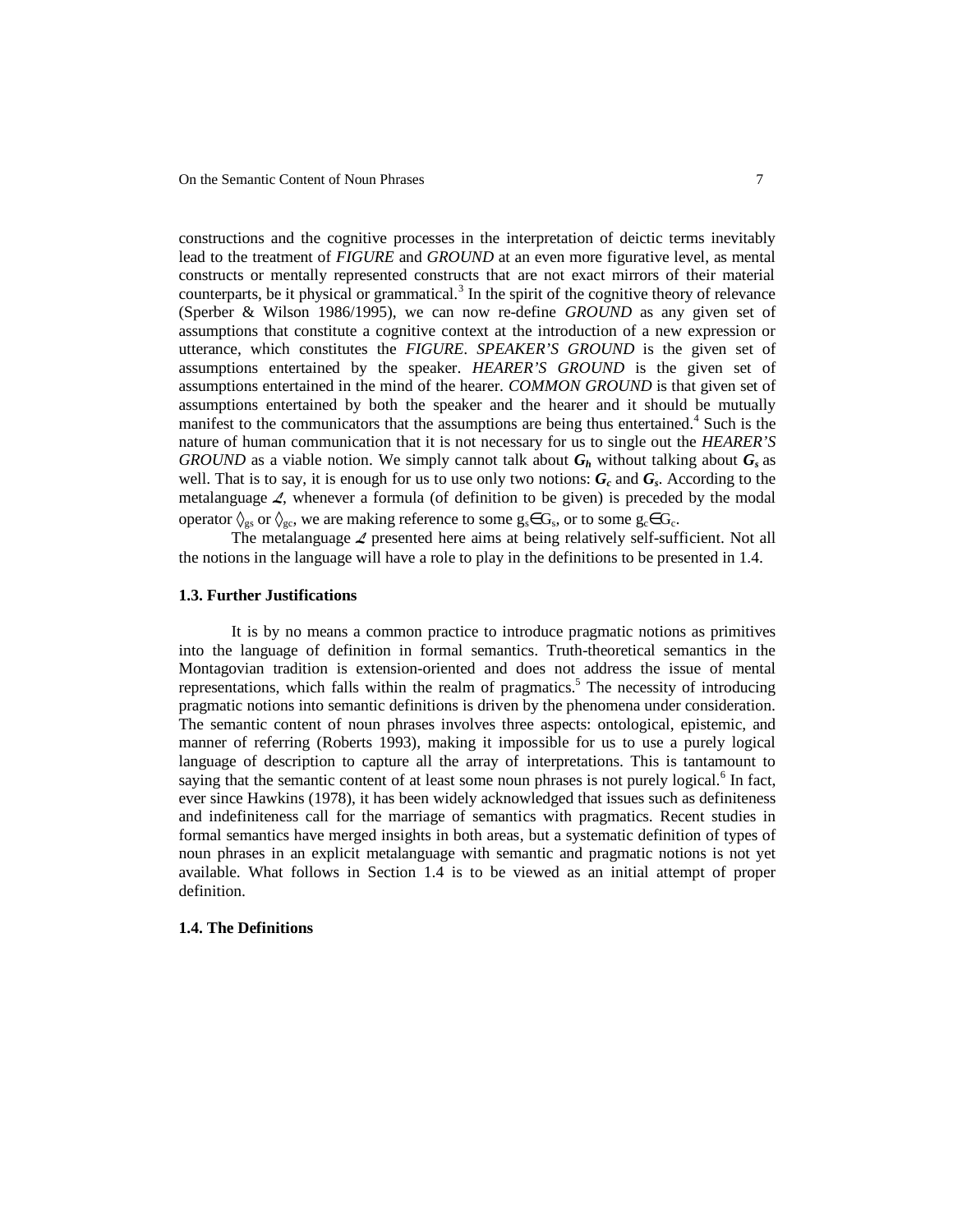We now define the semantic notions of NPs in terms of  $\angle$ .

# **A. REFERENTIAL NP**

### $\lambda X \exists x [N'(x) \wedge X(x) \wedge f(N') = x].$

[There exists an entity x such that x belongs to the set denoted by  $N'$  and x belongs to the set denoted by the VP X, and the language user makes use of the set denoted by N' when referring to this entity. That is, an NP is referential when the N in the NP has a referent in  $w_a$ , i.e. when the expression can be identified with an entity<sup>7</sup> in the *ACTUAL WORLD*.<sup>8</sup> No particular assumption is made of *G*.]

# **B. ATTRIBUTIVE NP**

 $\lambda$ X  $\exists$ x[N'(x)  $\wedge$  P<sub>1</sub>(x)  $\wedge$  ... P<sub>n</sub>(x)  $\wedge$  X(x)  $\wedge$   $\Diamond$ [*f*(N') = x]].

[An attributive NP denotes a number of properties such that whichever entity that satisfies them can be identified with the N. But in some circumstances, there may not be any entity in  $w_a$  that can be identified in this way. In that case, the N remains to be a set which can be materialised in some *wp*.]

## **C. GENERIC NP**

 $\lambda X$  [ $\forall x$  [N'(x)  $\rightarrow X(x)$ ]  $\land \neg \exists y$  [ $f(N') = y$ ]]

[A generic NP denotes a natural property, and it is not the case that the language user can make use of the set denoted by N' to derive an entity from it. That is, generics denote properties and are not reducible to single entities. In addition to what is captured by the definition, a generic NP can allow exceptions, i.e. although it is possible to have a generic proposition such as *A man has two kidneys*, exceptions are allowed, e.g. *There is a man who has only one kidney*. This is equivalent to saying that generics are defeasible. These are indications of the nonlogical aspects of generic NPs in natural language.]

# **D. ARBITRARY NP**

 $\lambda X \left[ N'(x) \rightarrow [X(x) \land \delta[f(N')] = x] \right]$ .

[Given a set, we can derive an abstract individual  $x$  from it. The concept of arbitrary object is extensively discussed in Fine (1985), Meyer Viol (1995), and Jiang (1995). An arbitrary NP is an abstract individual representative of a set of individuals. It is not a generic NP because as an individual, it is not just a set of natural properties. It can be generalised from any group of individuals which does not have to be a welldefined set or a natural kind or genes. Crucially, it does not allow exceptions, i.e. it is non-defeasible. On the other hand, it is not a particular member of the set, not even a randomly picked-out one. For in that case, it would fail to be arbitrary. To quote an example from Fine (1985): you can talk about an arbitrary professor, but you can never have tea with him. Similarly, we can talk about an arbitrary triangle,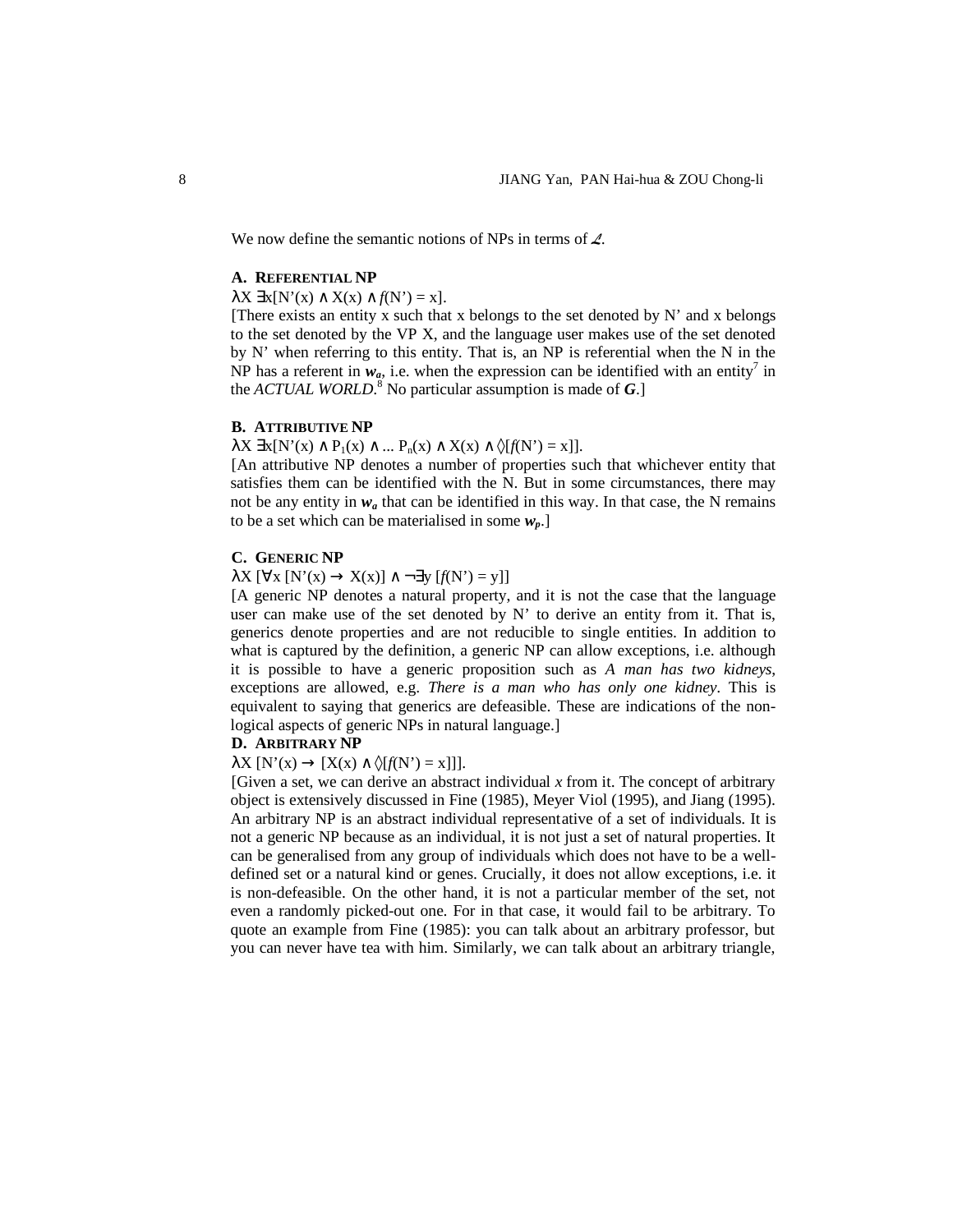but we would not equate it to some actual triangle. In English, for example, an arbitrary NP can be realised in the form of *any N*, or *some N*, or *an N*. We want to indicate that sometimes, when using an arbitrary NP, even if the speaker is well aware of the individual members in the set and appears to be referring to a disjoined list of identifiable entities, s/he is nonetheless only concerned with an abstract individual, not a materialised one. An arbitrary NP is also different from a universally quantified NP in that the latter must exhaust all its members and is therefore conceptually plural, while the former is always singular in nature. Finally, an arbitrary NP is not the same as an attributive NP as the former presupposes the existence of a set of individuals while the latter only presupposes a set of properties. Although we simply use the free variable x to represent an arbitrary object, it is possible to revise the language */* so as to incorporate Fine's logical system containing arbitrary objects as an added type of individual terms.]

#### **E. UNIQUE NP**

 $\lambda X[\exists x[N'(x) \land \forall y[N'(y) \leftrightarrow y = x] \land X(x)] \land \Diamond[f(N') = x]].$ 

[The first conjunct is the famous Russellian formulation of uniqueness (Russell 1905). The second conjunct tells us that uniqueness does not only apply to *wa*. We can conceive equally well unique entities in  $w_p$ . Note the parallelism between our characterisation here and that of Chierchia (1995). Following Frege, Chierchia viewed *definites<sup>9</sup>* as (partial) functions from properties into the unique object that satisfies them, if there is such an object. He then defined the concept with the ιoperator:  $(\alpha \phi)^g = u$ , where x is of type e and  $\phi$  of type t and u is the unique object such that  $(\phi)^{g[u/x]}$ , else  $\perp$ . Chierchia's definition matches well with that of ours, except for the information conveyed by the ι-operator, which is a choice function. The major role of the *u*-operator as a domain selector can be partially taken in our definition by adding other domain-restricting predicates as conjuncts of  $X(x)$ . The indexical function of the *i*-operator is not our concern here.<sup>10</sup>]

### F. **SPECIFIC NP**

 $\lambda X[\exists x[N'(x) \land \forall y[N'(y) \leftrightarrow y = x] \land X(x)] \land \varphi_{\varphi s}[f(N') = x]].$ 

[An NP with a specific reading denotes a singleton whose member is identified with the N with reference to some *g<sup>s</sup>* . That is, such an NP describes the unique entity realised by the speaker. The notion of *specificity* is subject to many interpretations. Our definition here is based on the characterisation of Hawkins (1978), Cormack & Kempson (1991) and Roberts (1993) and is different from that of Fodor & Sag (1982), where a specific NP is simply equated to an existential NP with a wider scope over another operator. $^{11}$ ]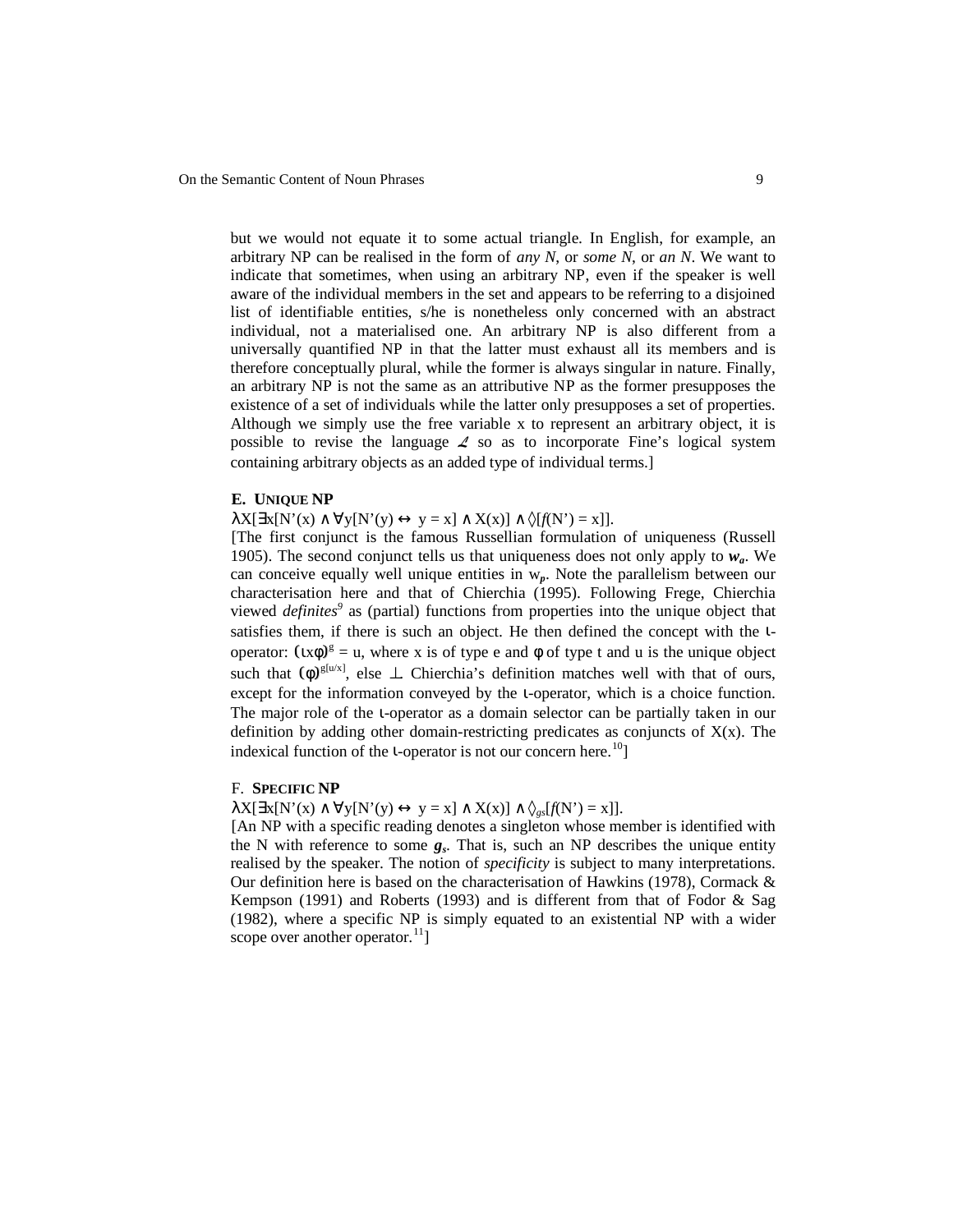# **G. IDENTIFIABLE NP**

 $\lambda X[\exists x[N'(x) \land \forall y[N'(y) \leftrightarrow y = x] \land X(x)] \land \Diamond_{gc}[f(N') = x]]$ 

[An NP denoting an identifiable entity denotes a singleton whose member is identified with the N with reference to some *g<sup>c</sup>* . That is, such an NP describes the unique entity realised by both the speaker and the hearer.]

# **H. DEFINITENESS**

[The notion of *definiteness* as a semantic notion has been used in different ways, sometimes equated to *uniqueness*, sometimes to *identifiability*, and sometimes mixed up with *specificity*, the last instance being prevalent in the literature of Chinese descriptive grammar. Hence the famous *definiteness effect* for Chinese subject NPs. Likewise, the notion of *indefiniteness* has been used in confusing ways, sometimes as a cover term of *specificity* and *non-specificity*, sometimes equated to *arbitrariness*, sometimes akin to *non-referentiality* (e.g. Lee (1986) for the last interpretation). To our understanding, *definiteness* and *indefiniteness* do not form a contrastive pair. Both are in fact cover terms, not primitive ones.]

At this stage, we are not ready to provide a characterisation of *deictic NPs* and *anaphoric NPs*. We suspect that some more technicalities are to be introduced into the metalanguage */* before such notions can be tackled. We are equally unprepared to provide detailed definitions for *plural NPs*.

There are some other notions that are purely logical, which can already be well defined in a logical language that do not make use of the notions such as *G*, *W*, and the related *f*. These include notions such as *existentiality*, which has been adequately defined in works such as Barwise & Cooper (1981) and Keenan (1987), *universality*, and *cardinality*.

In providing the definitions of noun phrases, we attempt to translate the natural language contents into their logical equivalents, which makes it possible to formulate a formal language system characterising the semantic properties of natural language. Every type of NP is translated into a  $\lambda$ -expression, which can be compositionally combined with the translated expressions of verb phrases to yield propositions, i.e. the logical representations of the meaning of natural language sentences.

# **2. Indefinite NPs in Chinese**

In this section we show that indefinite NPs can have various readings which are related to the concepts discussed in the previous section. After giving examples for these readings, we argue that there is no particular constraint on subjects or BA objects in Chinese, contrary to the claims made in the current literature, and explain why they often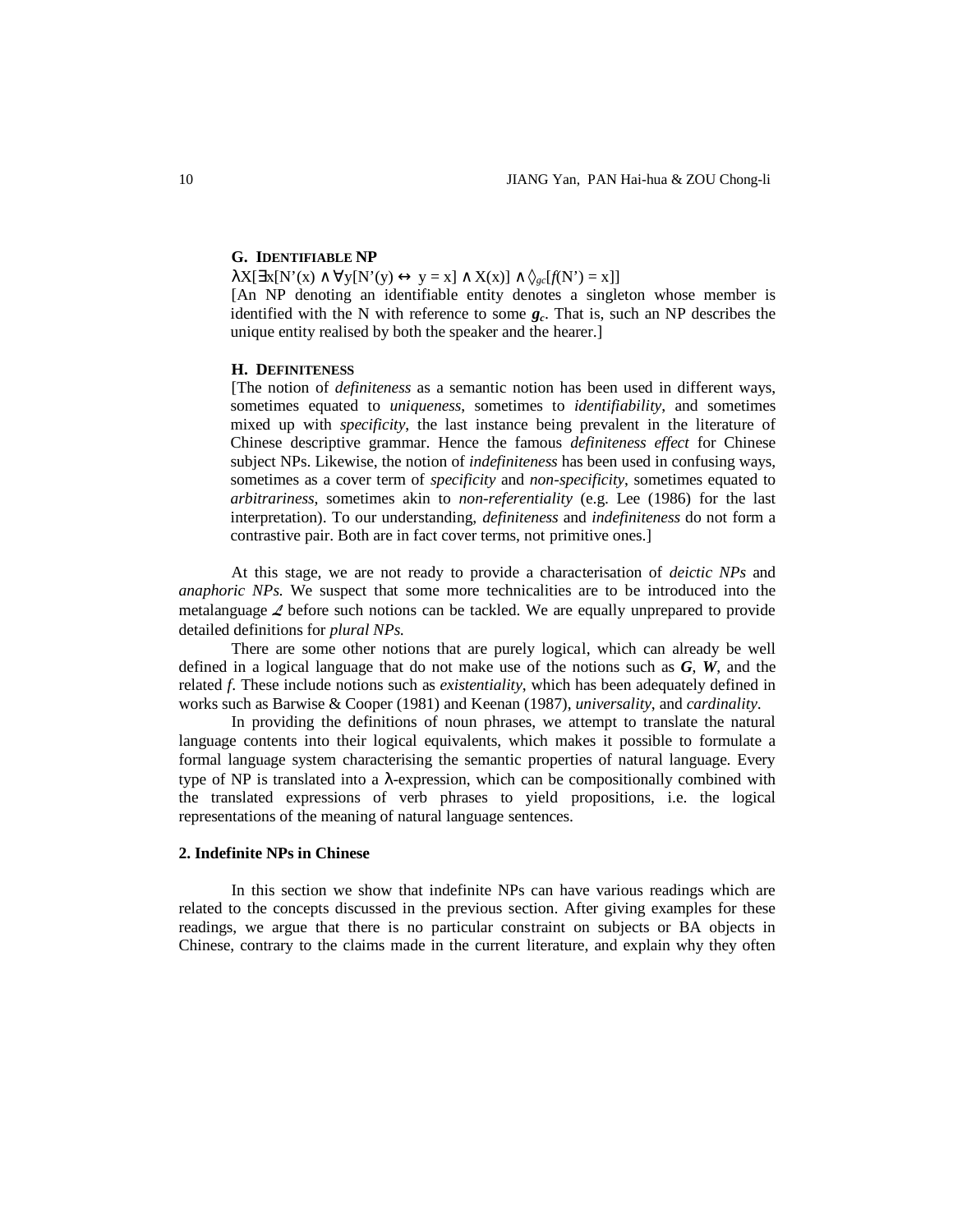give the impression that they must be at least specific. We also argue that, contrary to the views of Cheng & Huang (1996), both unselective binding and E-type pronoun readings are available for a pronoun in the consequent clause of a Chinese conditional, depending on the interpretation of the indefinite NP in the antecedent clause.

# **2.1. Varieties of Readings**

We start by looking at a selected set of examples, which are extracted from a corpus containing contemporary writings. Although *universal, existential and anaphoric* NPs are not defined in Section 1, relevant examples are presented nevertheless to give a complete picture.<sup>12</sup>

|  | $(1)$ a. Yi                  |  | ge <i>tonghang</i> bu mingbai                           |                                 |      |       |     | wo weishenme                                                           | duo   |  |
|--|------------------------------|--|---------------------------------------------------------|---------------------------------|------|-------|-----|------------------------------------------------------------------------|-------|--|
|  |                              |  | one CL colleague not understand I why                   |                                 |      |       |     |                                                                        | more  |  |
|  | jia                          |  |                                                         |                                 |      |       |     | yi ge xingrongci "duo ci", zhuiwen dao                                 |       |  |
|  |                              |  |                                                         |                                 |      |       |     | add one CL adjective more time chase-ask say                           |       |  |
|  |                              |  |                                                         |                                 |      |       |     | 'One colleague did not understand why I added one more adjective       |       |  |
|  |                              |  |                                                         | "many times." He further asked" |      |       |     |                                                                        |       |  |
|  |                              |  | b. Yi wei junyi                                         |                                 | yong | tuoba |     | lai-hui                                                                | ca    |  |
|  |                              |  | one CL army-doctor use                                  |                                 |      |       |     | mop back-&-forth                                                       | sweep |  |
|  |                              |  | diban-shang-de xue, zhihou                              |                                 |      |       | you | 1111n                                                                  |       |  |
|  |                              |  | wooden-floor-on-DE blood, after                         |                                 |      |       |     | againsqueeze-in                                                        |       |  |
|  |                              |  | yi ge suliaotong-li.                                    |                                 |      |       |     |                                                                        |       |  |
|  | one CL plastic-barrel-inside |  |                                                         |                                 |      |       |     |                                                                        |       |  |
|  |                              |  |                                                         |                                 |      |       |     | One army doctor used a mop to sweep the blood on the wooden floor back |       |  |
|  |                              |  | and forth, and then squeezed it into a plastic barrel.' |                                 |      |       |     |                                                                        |       |  |
|  | c. $Y_i$                     |  | <i>tiao</i> long zheng-zai tian-shang                   |                                 |      |       |     | fei.                                                                   |       |  |
|  | one                          |  | CL dragon right-at sky-on                               |                                 |      |       |     | fly                                                                    |       |  |
|  |                              |  | 'A dragon is flying in the sky.'                        |                                 |      |       |     |                                                                        |       |  |

The indefinite subjects in (1) (all in italics) are interpreted as specific, i.e., a specific individual possesses the property or performed the action specified in the verb phrase. A specific NP can be referential but need not be. Though the indefinites in  $(1a, b)$  are referential, as they denote an entity in the real or actual world, the one in (1c) is not referential, since the entity denoted by *long* 'dragon' does not exist in the real world.

|  | $(2)$ a. Shuozhen de, vi ge ren duonian |  |                    |                              | chongfu yi jian |        |  |
|--|-----------------------------------------|--|--------------------|------------------------------|-----------------|--------|--|
|  | sav                                     |  |                    | real DE one CL man many-year | repeat one CL   |        |  |
|  | shi.                                    |  | na-pa zhe jian shi |                              | fu              | meili. |  |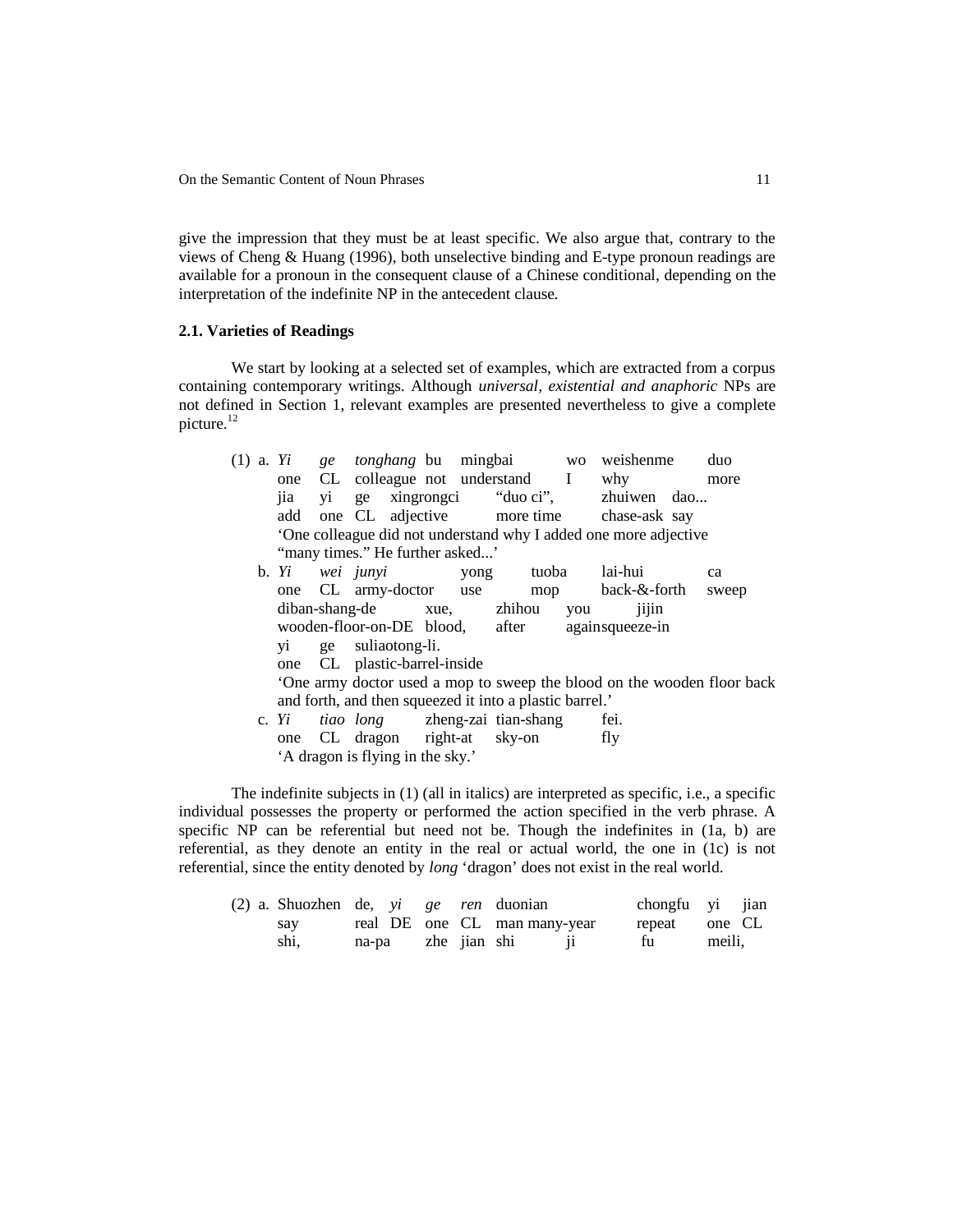| matter            |       |                      | even                                                                         |     | this CL matter extremely have |  |                       |      |        | charm         |    |
|-------------------|-------|----------------------|------------------------------------------------------------------------------|-----|-------------------------------|--|-----------------------|------|--------|---------------|----|
| zong rang         |       |                      |                                                                              | ren |                               |  | qiaoqiao chansheng yi |      |        | zhong         |    |
| always let        |       |                      |                                                                              |     | people gradually grow         |  |                       |      | one CL |               |    |
| nifan             |       | xinli.               |                                                                              |     |                               |  |                       |      |        |               |    |
| defying mentality |       |                      |                                                                              |     |                               |  |                       |      |        |               |    |
|                   |       |                      | 'Frankly speaking, if a man keeps on doing one thing for many years, even if |     |                               |  |                       |      |        |               |    |
|                   |       |                      | it is extremely attractive, it will always make him develop an adverse       |     |                               |  |                       |      |        |               |    |
|                   |       | feeling towards it.' |                                                                              |     |                               |  |                       |      |        |               |    |
| b. <i>Yi</i>      |       |                      | <i>ge dao</i> , suan-bu-suan ni-de                                           |     |                               |  |                       | iia? |        |               |    |
|                   |       |                      | one CL island count-not-count                                                |     |                               |  | you-DE home           |      |        |               |    |
|                   |       |                      | 'Does an island count as your home?'                                         |     |                               |  |                       |      |        |               |    |
|                   |       |                      | c. An buangjin yu renminbi bijia,                                            |     |                               |  |                       |      |        | $\mathcal{V}$ | ge |
|                   |       |                      | according-to gold to RENMINBI exchange-rate one CL                           |     |                               |  |                       |      |        |               |    |
|                   | $z_i$ |                      | de gao fei                                                                   |     |                               |  | 6000 yuan, zhen       |      |        |               |    |
|                   |       |                      | character get author's-remuneration                                          |     |                               |  | yuan really           |      |        |               |    |
|                   |       |                      | ke wei yi zi zhi qian                                                        |     |                               |  | jin.                  |      |        |               |    |
|                   |       |                      | can say one character worthy thousand gold                                   |     |                               |  |                       |      |        |               |    |
|                   |       |                      | 'According to the exchange rate of gold to RENMINBI, given that one          |     |                               |  |                       |      |        |               |    |
|                   |       |                      | character gets 6,000 yuan, we can really say that one character is worth a   |     |                               |  |                       |      |        |               |    |
|                   |       |                      | thousand tales of gold.'                                                     |     |                               |  |                       |      |        |               |    |

The indefinite subjects (italicized) in (2) have the *any* reading which corresponds to the *arbitrary NP* definition. By employing an arbitrary NP reading, we are talking about a typical abstract entity, not a specific one. For example, in (2b) *an island* does not refer to any specific entity, so any entity can fit the expression as long as it is an island.

| $(3)$ Zhe liang ge    |        | xitong-de                                                                     | danke |                    | xingcheng                     | jizhi    |             |
|-----------------------|--------|-------------------------------------------------------------------------------|-------|--------------------|-------------------------------|----------|-------------|
| this two CL system-DE |        |                                                                               |       | eggshell formation |                               |          | mechanism   |
| you                   | benzhi | qubie. $Y_i$                                                                  | ge    |                    | yu niaolei                    | danke-de |             |
|                       |        | have essential difference                                                     |       |                    | one CL with bird              |          | eggshell-DE |
|                       |        | xingcheng jiben xiangtong;                                                    | νi    | ge                 | ze                            |          | yu niaolei  |
|                       |        | formation basically identical                                                 |       |                    | one CL whereas with bird-kind |          |             |
| he                    |        | xiandai paxinglei-de dou bu xiangtong.                                        |       |                    |                               |          |             |
| and                   |        | modern reptile-kind-DE all not identical.                                     |       |                    |                               |          |             |
|                       |        | 'The eggshell formations of these two systems have essential differences. One |       |                    |                               |          |             |
|                       |        | basically has the same eggshell formation mechanism as the bird whereas the   |       |                    |                               |          |             |
|                       |        | other has different formation mechanism from both birds and modern reptiles.' |       |                    |                               |          |             |

The indefinite subjects in (3) are anaphoric, i.e., they refer to an entity which has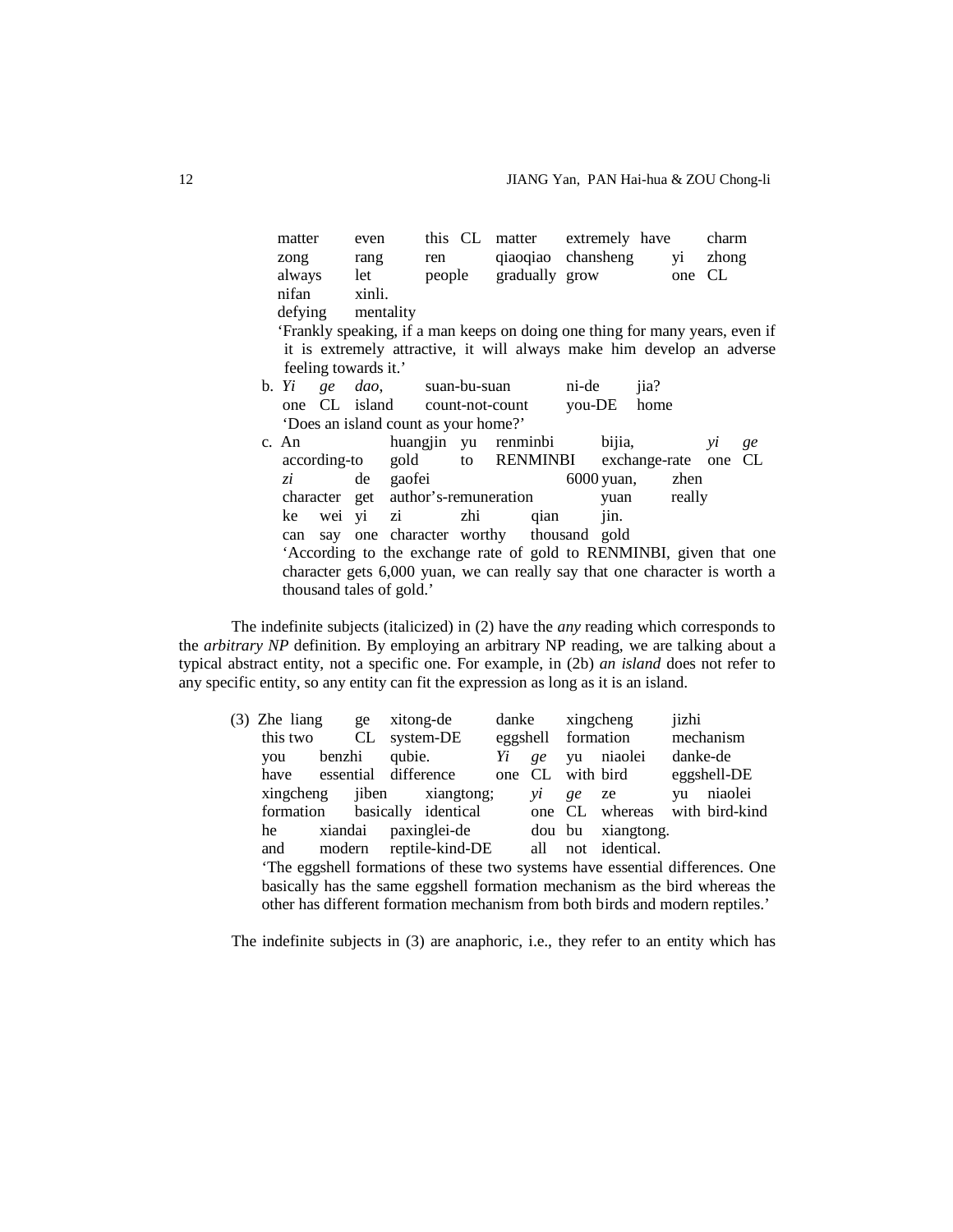been introduced into the discourse previously. In the second and third sentences of (3), *yi ge* 'one' refers to one of the two *systems* introduced in the previous sentence.

(4) a. Yiqian *yi wei you da zhihui-de zhanglao* chu-le yi before one CL have big wisdom-DE elder set-ASP one ge wenti, dao rujin hai mei jie chulai. CL question till now still not solve come-out 'A long time ago, a Buddhist sage put forth a puzzle, which remains unsolved.'  $(ASP = aspect marker)$ b. *Yi liang jipu* ya si shimin-de shi, zai one CL jeep crush dead civilian-DE matter at renmen xinshang tou-xia nongzhong-de yinying. people mind-on throw-down strong-DE shadow 'The news that a jeep killed a civilian cast a dark shadow on people's mind.' c. Shenzhi chuxian-le *yi ge ren* yici rengou baiwan even appear-ASP one CL person once buy 1-million yuan yishang-de zuigao jilu. dollar up-DE highest record

'It even broke the record that one person bought more than one million yuan [stock].'

Unlike (1), the indefinite subjects in (4) are existential in the sense that there is an individual who has the property specified in the verb phrase. The emphasis is not on a particular one or a typical one, but on the fact that there *exists* at least one. If there are two such instances, the assertion still holds. The indefinite NPs thus interpreted have similar meaning to the indefinite objects after the existential verb *you* 'have' in the *existential sentences* in Chinese.

(5) a. Cong falu shang jiang, *yi ge zhongguo gongmin* from law on speak one CL Chinese citizen cong yi chusheng jiu xiangyou gongminquan le. from once born then have citizenship SFP. 'According to the Law, a Chinese citizen, once born, will have the Chinese citizenship.' (SFP = sentence final particle) b. *Yi ge ren* you yi ge ren-de mingyun. one CL person have one CL person-DE fate 'A person has his/her own fate.' c. An xiongyali youguan falu guiding, *yi ge*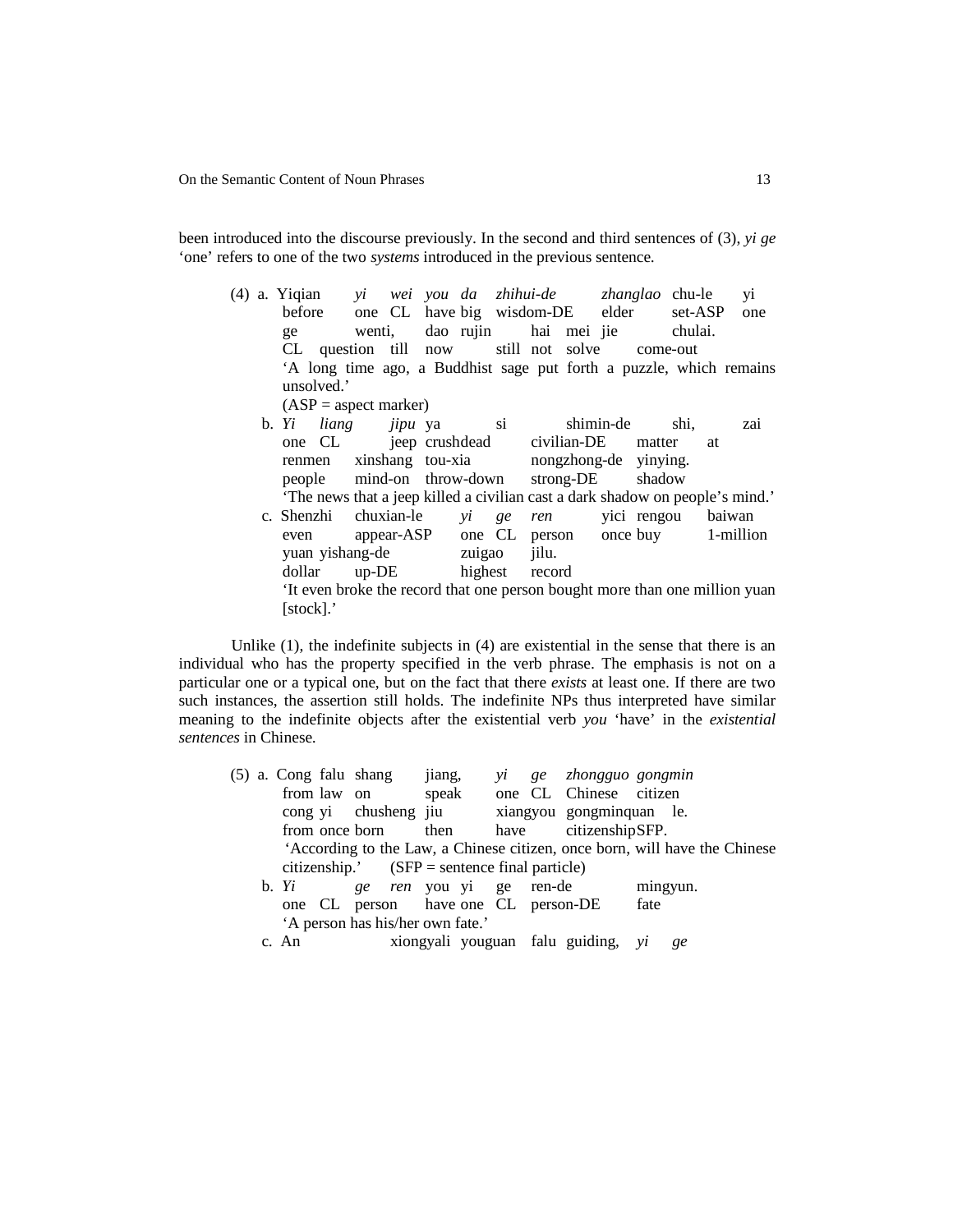according-to Hungary relevant law stipulation one CL *youxian gongsi-de gudong* zuiduo bu chaoguo shi limited company-DE stock-holder at-most not exceed ten ren. person

'According to Hungarian Law, a limited company can have at most ten stock holders.'

The indefinite subjects in (5) have the universal reading, since they focus on each and every individual, not on a typical one or a specific one. So the quantification ranges over all the individuals denoted by the noun phrase.

|  | (6) a. Yuan-li-de |                      |                           | shushu | a'yi   |             | kai    |           | hui     | qian                                                                   |  |  |
|--|-------------------|----------------------|---------------------------|--------|--------|-------------|--------|-----------|---------|------------------------------------------------------------------------|--|--|
|  |                   |                      | compound-inside-DE uncle  |        | aunts  |             | attend |           | meeting | before                                                                 |  |  |
|  | zong              |                      | yao                       | chang  | " $yi$ | ge          | ren    |           | you     | dongmai                                                                |  |  |
|  |                   |                      | always would              | sing   | one CL |             | person |           | have    | artery                                                                 |  |  |
|  | jinmai"           |                      |                           |        |        |             |        |           |         |                                                                        |  |  |
|  | vein'             |                      |                           |        |        |             |        |           |         |                                                                        |  |  |
|  |                   |                      |                           |        |        |             |        |           |         | Uncles and aunts in the compound would sing before a meeting: a person |  |  |
|  |                   | has artery and vein' |                           |        |        |             |        |           |         |                                                                        |  |  |
|  | b. Yi             | ge                   | ren                       | you    | liang  |             |        | zhi shou. |         |                                                                        |  |  |
|  |                   |                      | one CL person             | have   | two    |             | CL.    | hand      |         |                                                                        |  |  |
|  |                   |                      | 'A person has two hands.' |        |        |             |        |           |         |                                                                        |  |  |
|  | c. Yi             | ge                   | zhuozi                    | you    | S1     | tiao tui.   |        |           |         |                                                                        |  |  |
|  |                   |                      | one CL table              | have   |        | four CL leg |        |           |         |                                                                        |  |  |
|  |                   |                      | 'A table has four legs.'  |        |        |             |        |           |         |                                                                        |  |  |

The indefinite subjects in (6) are generic. Our understanding about generic NPs is that they must be of a natural kind, and the property specified in the VP must be a natural property of the NP in question. Otherwise, it is not generic. Thus, a generic NP differs from an attributive NP in the sense that the latter only possesses some property, but the property is not necessarily the natural property of the NP.

(7) a. *Yi ge jingu kexue ziyou de guojia* yiding hui one CL constrain science freedom DE country certainly will miewang. doom

'A country that constrains the freedom of science is bound to be doomed.' b. *Yi ge jichu houshi, you zhengzai chong-zhen-xiong-feng*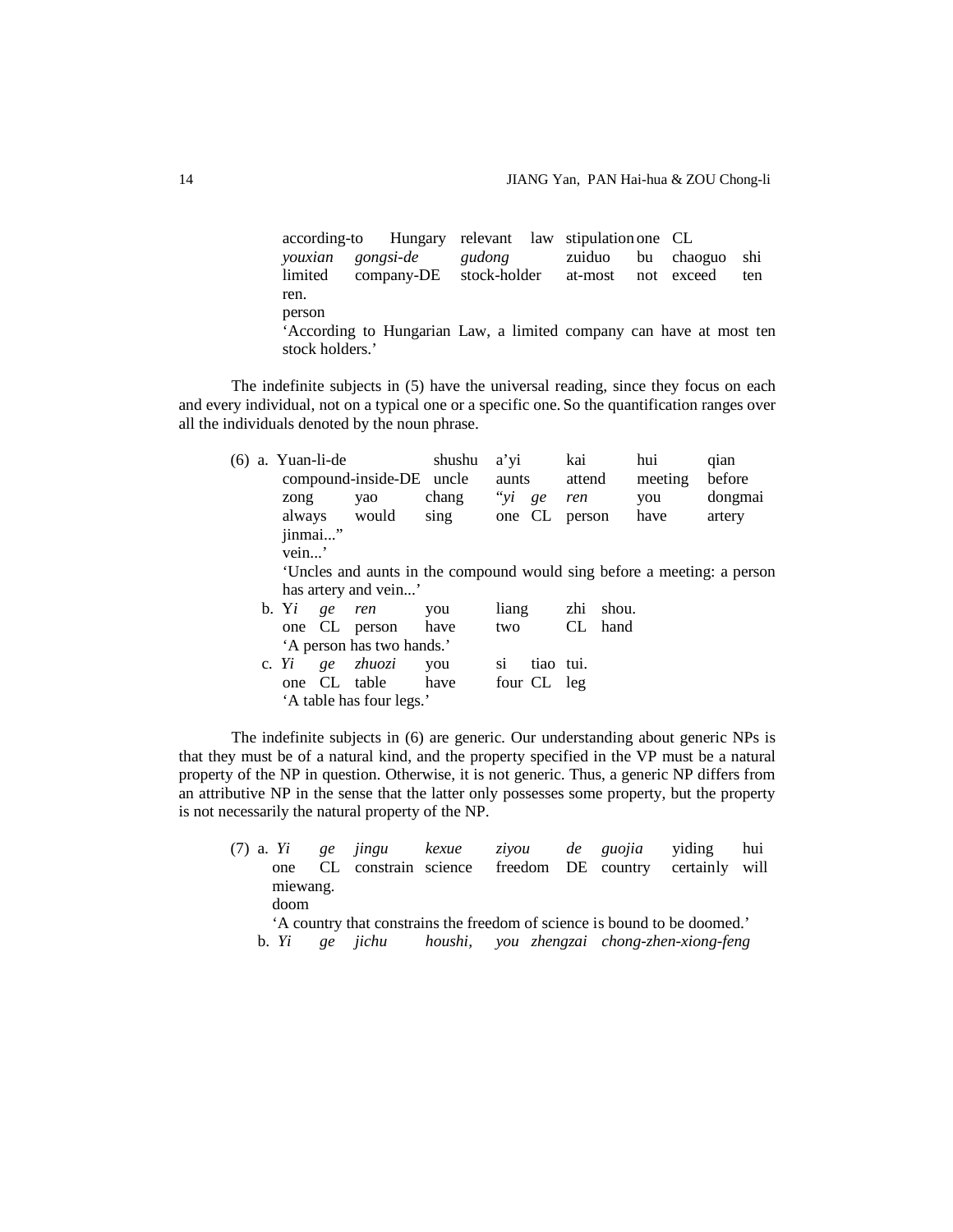|  | one CL base                 | rich                            |        | also right-at                                                                   |             | again-restore-ambition |  |
|--|-----------------------------|---------------------------------|--------|---------------------------------------------------------------------------------|-------------|------------------------|--|
|  |                             | de da chengshi queshi shi gewai |        |                                                                                 |             | vinrenzhumu de.        |  |
|  | DE big city indeed          |                                 |        | be extremely eye-catching SFP                                                   |             |                        |  |
|  |                             |                                 |        | A big city that has a resourceful foundation and is also restoring its strength |             |                        |  |
|  | is extremely eye-catching.' |                                 |        |                                                                                 |             |                        |  |
|  |                             | c. Yi ge dai yanjing de ren     |        |                                                                                 |             | sha-le Li Xiaojie.     |  |
|  |                             | one CL wear glass DE            | person |                                                                                 | kill-ASP Li | <b>Miss</b>            |  |

'A person wearing glasses killed Miss Li.'

The indefinite subjects in (7) can have an attributive reading, since they do not necessarily refer to an entity. It is also possible that they do not refer to any entities at all.<sup>13</sup> That is, for sentences like (7c), there might be no murderer at all. For example, although people believe that Li Xiaojie is murdered, but the fact might be that she was killed by a truck accidentally, and thus the murderer does not exist. In this sense, an attributive NP is different from a generic NP, since the latter will always have a referent, the natural kind. Even if they both have a referent, a generic NP requires the property in question be a natural property of the NP, while an attributive NP does not enforce such a constraint, namely that any property is possible with an attributive NP.

Note that the elements modifying the head noun in the subject further restricts the membership qualification. The more the modification, the smaller the extension and the clearer the intension. That is, the number of entities that satisfy the description will be smaller in an attributive NP. Even though the set is getting smaller, it is not necessarily true that the noun phrase denotes a specific entity. This suggests that to say that with more modification an NP becomes more specific is not appropriate, since an NP with modification need not be specific at all. The correct assertion should be that the more the modification, the clearer the meaning. As an attributive NP may not always have an entity to refer to, it can simply describe a set of properties sometimes.

So far we have demonstrated, with examples  $(1)-(7)$ , that an indefinite subject can be interpreted as *specific*, *referential*, *arbitrary*, *universal*, *existential*, *generic*, *anaphoric,* and/or *attributive*, respectively. This entails that there is no particular constraint on subjects in Chinese. In particular, the claim that subjects must be at least specific is not correct in Chinese. Therefore, our position is that indefinites simply introduce a variable, and their interpretation depends on the context they happen to be in, following the proposals made in Kamp (1981), Heim (1982), and Gabbay & Kempson (1992b).

From the sentences in  $(1)-(7)$ , we also see that it is a very subtle matter for one to differentiate the readings an NP can have, and it is also possible that the same NP can have different readings, depending on the emphasis of the sentence and the intention of the speaker. The following sentences exemplify this point.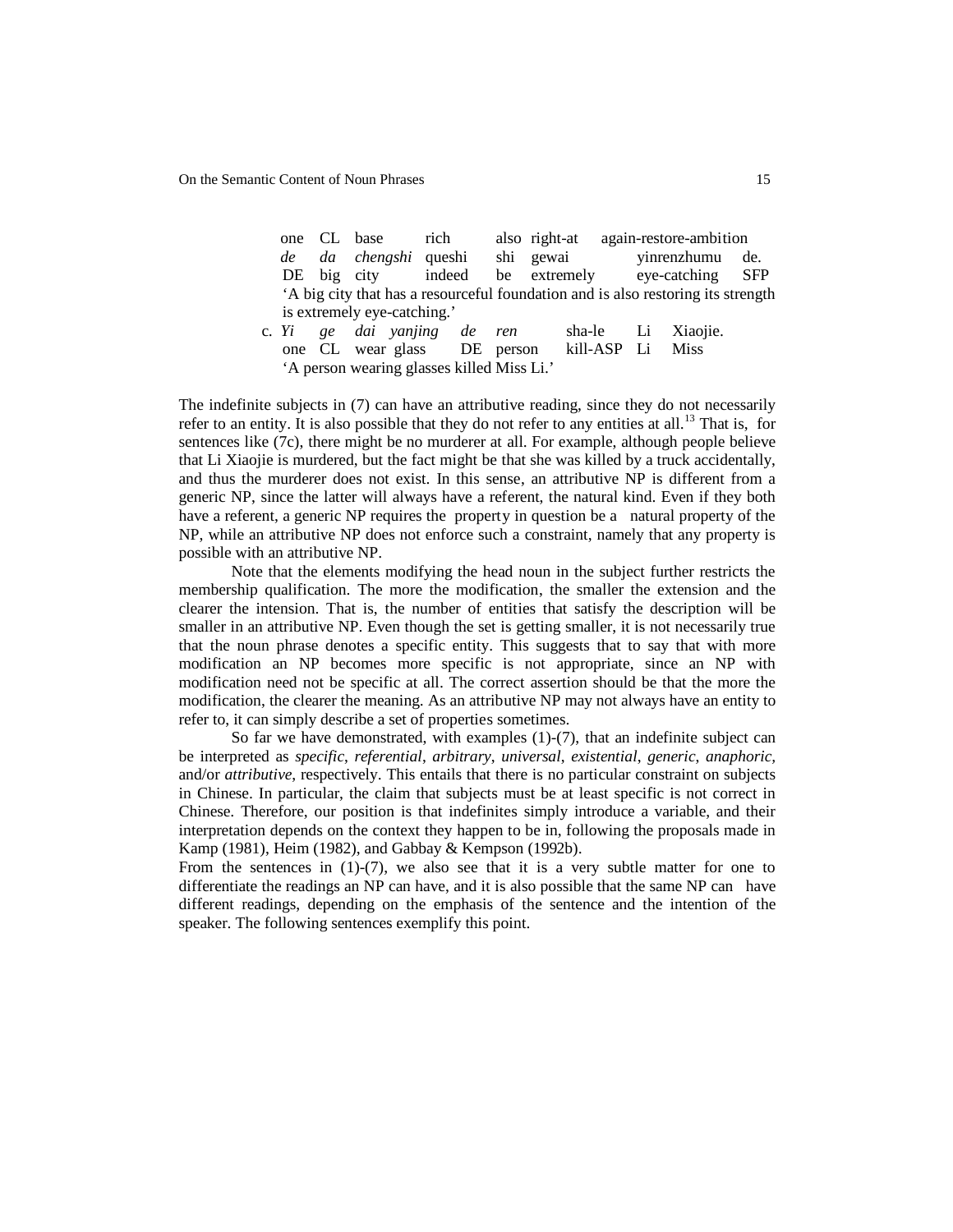|  | (8) a. Ruguo                                                                | $\mathbf{v}$ <i>i</i> | ge      |          |                          |    |     | bu hui shuo zhongwen-de |        |        | ren       |          |     |
|--|-----------------------------------------------------------------------------|-----------------------|---------|----------|--------------------------|----|-----|-------------------------|--------|--------|-----------|----------|-----|
|  | if                                                                          |                       |         |          | one CL not know say      |    |     | Chinese                 |        |        | DE person |          |     |
|  | pengdao                                                                     | ni, ni                |         | cai      |                          | ta | hui | yong                    |        | shenme |           | yuyan    |     |
|  | meet                                                                        |                       |         |          | you you guess he         |    |     | will use                |        | what   |           | language |     |
|  | gen ni                                                                      | shuohua.              |         |          |                          |    |     |                         |        |        |           |          |     |
|  | with you talk                                                               |                       |         |          |                          |    |     |                         |        |        |           |          |     |
|  | If a person who does not speak Chinese meets you, guess what language       |                       |         |          |                          |    |     |                         |        |        |           |          |     |
|  | s/he will use to talk to you.'                                              |                       |         |          |                          |    |     |                         |        |        |           |          |     |
|  | b. Ruguo                                                                    |                       | $yi$ ge | you qian |                          |    | ren |                         | xiang  |        | quqin,    |          | ni  |
|  | if                                                                          |                       |         |          | one CL have money person |    |     |                         | want   |        | marry     |          | you |
|  | cai<br>ta ta                                                                |                       | hui qu  |          | shenmeyang               |    |     | de                      | ren.   |        |           |          |     |
|  | guess he                                                                    |                       |         |          | will marry what-kind     |    |     | DE                      | person |        |           |          |     |
|  | 'Guess it, if a rich person wants to get married, what kind of person would |                       |         |          |                          |    |     |                         |        |        |           |          |     |
|  | s/he like to marry?'                                                        |                       |         |          |                          |    |     |                         |        |        |           |          |     |

The indefinite subjects (italicized) in (8) can have three readings: *arbitrary*, *existential*, and *specific*, depending on where the stress is and the intention of the speaker. For example, if the speaker has someone in mind, then the subjects are to be interpreted as specific. If the stress is on the number, then we have the arbitrary reading, just like the indefinite subject in (9) below. Otherwise, the existential reading is intended.

(9) *Yi ge ren* ban bu dong, liang ge ren jiu keyi le. one CL person lift not move two CL person then can SFP 'One person cannot lift [it], but two can.'

Sentences (8) and (9) also suggest that *focus* plays a role in the interpretation of NPs. When focus is placed differently, the meaning of the sentence in question will also be different.

Similar arguments can be extended to the BA construction. We do not think that there is a specificity constraint on the BA object. It is perfectly possible to have a nonspecific NP in the object position of BA, as shown below.

|  |      |           | $(10)$ a. Ba yi ge guanjian-de | lingjian    | shang                                                                     | cuo   | le.      | shi |
|--|------|-----------|--------------------------------|-------------|---------------------------------------------------------------------------|-------|----------|-----|
|  |      |           | BA one CL crucial-DE           | part        | put                                                                       | wrong | ASP be   |     |
|  | Vİ   | xiang     | zhongda de                     | zerenshigu, | suoyi ni                                                                  |       | yao      |     |
|  |      | one CL    | grave-DE                       | duty        | accident so                                                               |       | you must |     |
|  |      | feichang  | xiaoxin.                       |             |                                                                           |       |          |     |
|  | very |           | careful                        |             |                                                                           |       |          |     |
|  |      |           |                                |             | Putting an essential part wrong is a severe accident, so you must be very |       |          |     |
|  |      | careful.' |                                |             |                                                                           |       |          |     |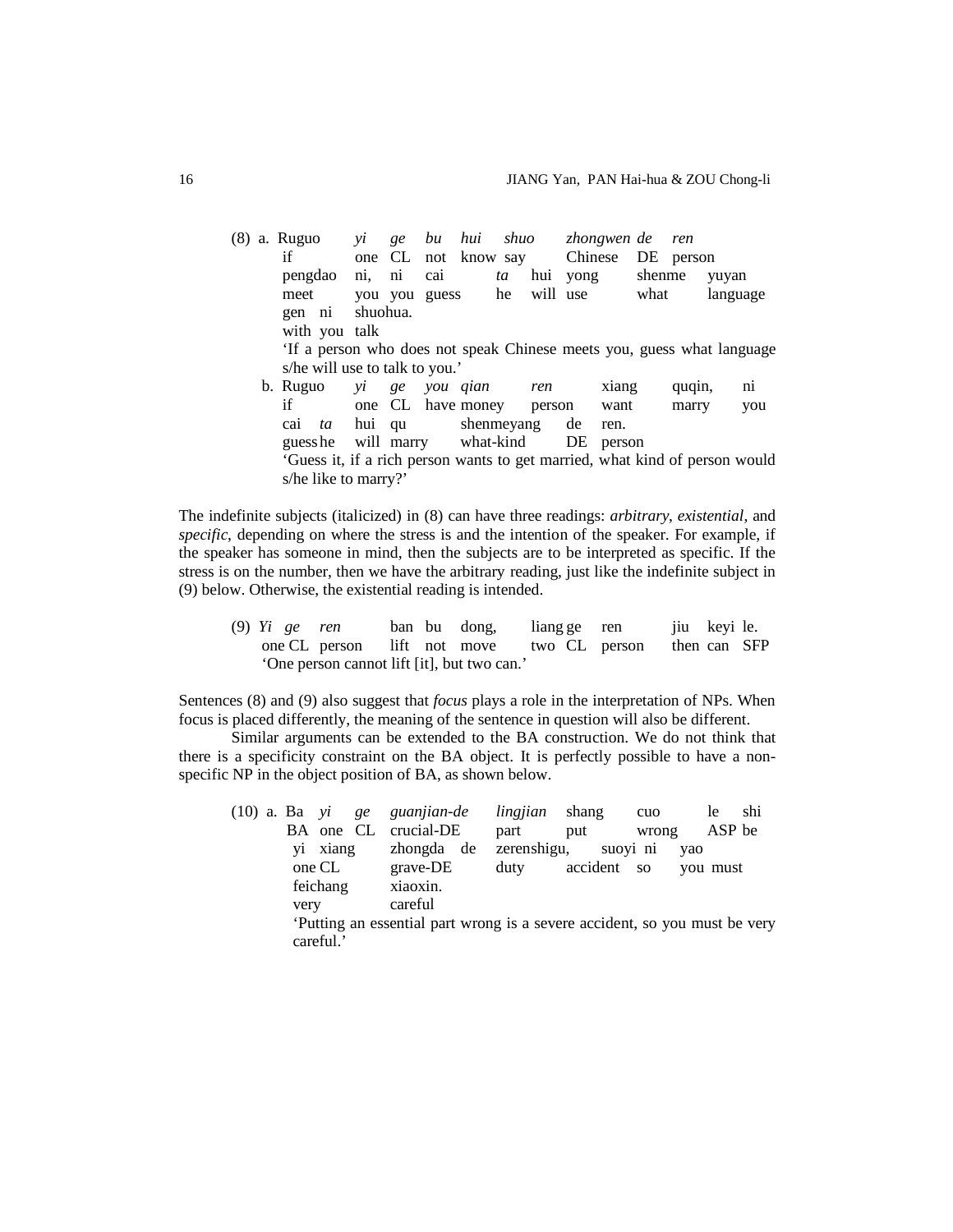On the Semantic Content of Noun Phrases 17

b. Ruguo ba *yi ge guanjian-de lingjian* shang cuo if BA one CL crucial-DE part put wrong le, jiu che ta de zhi. ASP then remove he DE post 'If one installs an essential part wrong, then s/he will be removed from his/her post.'

The indefinite NP objects in (10) can have either an existential or an arbitrary reading. Note that neither reading is specific; actually they are both non-specific. Sentences like (10) suggest that it is not correct to say that there is a specificity constraint on the BA objects in Chinese.

# **2.2. Why Indefinite Subjects Tend to Be Specific?**

Then the question is why people have the impression that they are dealing with a specific reading when they encounter an indefinite functioning as the subject or the BA object. We think the reason is that most of the indefinite subjects that the informants have been consulted with are matrix subjects and the sentences in question often describe particular events. This means that it is most likely that we will have an existential or specific reading. Since all the event sentences are anchored to a particular time or location, the existential reading in such a case will be a specific reading, too. What we are saying is that an existential reading will become a specific reading if the indefinite subject appears in a situation which is anchored in time and/or location. Hence the impression that the indefinite subjects are specific, so are the BA objects.

# **2.3. Relevance to Unselective Binding and E-type Pronouns**

Since an indefinite in a conditional sentence can have non-specific and nonexistential readings, it is not appropriate to say that conditionals like (8) can only license *Etype pronouns* for the third person pronoun in the consequent clause but not *bound pronouns* (cf. Cheng and Huang 1996). It seems to be the case that when the indefinite is interpreted as arbitrary, we will have *unselective binding* reading for the third person pronoun (in italic) in the consequent clause, i.e., the pronoun is interpreted as bound by the same operator that binds its antecedent. Since the pronoun co-varies with the indefinite in arbitrary reading, it is very difficult to say that the pronoun is interpreted as an E-type pronoun.

Even the only unselective binding case identified in Cheng and Huang (1996) can have an E-type pronoun interpretation, as exemplified below: The first *shei* 'who' is existentially bound, so the second *shei* can only be an E-type pronoun.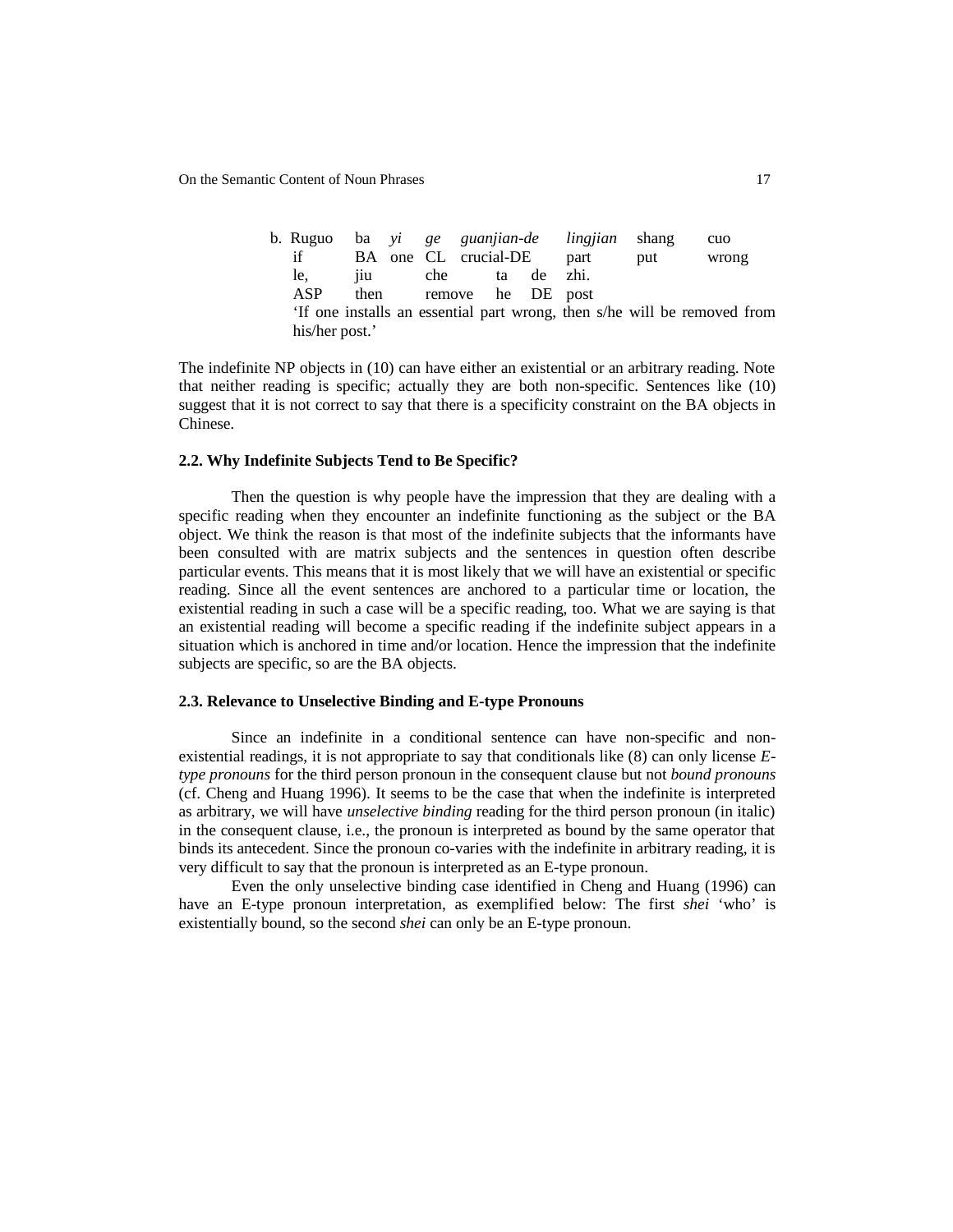|  |        |          | (11) a. Hai shuo zai zhengge      | XiangShan,                                                                  |                 |         |                 | zhao bu dao liang pian    |    |
|--|--------|----------|-----------------------------------|-----------------------------------------------------------------------------|-----------------|---------|-----------------|---------------------------|----|
|  |        |          | also say at whole                 |                                                                             |                 |         |                 | find not out two CL       |    |
|  |        |          |                                   | wanquan xiangtong-de hongye,                                                |                 |         |                 | shei zhaodao-le, shei jiu |    |
|  |        |          |                                   | exactly same-DE maple-leave                                                 |                 |         |                 | who find-ASP who then     |    |
|  |        |          | shi zui xingfu-de                 | ren.                                                                        |                 |         |                 |                           |    |
|  | be     | most     | happy-DE                          | man                                                                         |                 |         |                 |                           |    |
|  |        |          |                                   | '[He] also said that at Mt. Xiang Shan, one cannot find two mapple leaves   |                 |         |                 |                           |    |
|  |        |          |                                   | exactly the same. If anyone finds one [OR: If there is anyone who does find |                 |         |                 |                           |    |
|  |        |          |                                   | one], s/he will be the happiest person.'                                    |                 |         |                 |                           |    |
|  |        |          |                                   |                                                                             |                 |         |                 |                           |    |
|  |        |          | b. Renmen shuo <i>shei</i> ban-le | cuoshi                                                                      |                 |         | <i>shei</i> jiu |                           | de |
|  | people |          | say who do-ASP                    |                                                                             | something-wrong |         |                 | who then must             |    |
|  |        |          |                                   |                                                                             |                 |         |                 |                           |    |
|  |        | wei ziji | de cuowu                          | xingwei fuchu                                                               |                 | daijia. |                 |                           |    |
|  |        |          |                                   |                                                                             |                 |         |                 |                           |    |
|  |        |          | for self DE wrong                 | behavior pay                                                                |                 | price   |                 |                           |    |

Although the unselective binding reading in (11a), i.e., the first *shei* interpreted as an arbitrary NP, is prominent, it is not difficult to imagine a situation in which we can say that if there exists a person who finds it, s/he will be the luckiest person. In this case, the first *shei* will be bound by an existential operator, so the second one has to be interpreted as an E-type pronoun, which is not directly bound by an operator which directly binds the first *shei*, but is related to the variable introduced by the first *shei*. In this E-type interpretation, the second *shei* is interpreted as *the x (introduced by the first shei) that finds the two same maple leaves*. Actually, this is a sense very strong in our intuition. The second *shei* in sentences like (11) is highly dependent on the first one, i.e., it has a reading like the x that P (P is the property denoted by the verb phrase in the first clause). This is the E-type pronoun reading for the second *shei*. Hence we conclude that both E-type pronoun reading and unselective binding reading are possible with sentences like (8) and (11).

who does something wrong], then s/he must pay for it.'

### **3. Prospects**

Given the definitions of NPs and their distribution, we take a brief look at the extent to which NPs can be adequately interpreted in some current versions of dynamic semantics such as File Change Semantics (Heim 1982), Discourse Representation Theory (e.g. Kamp 1981, Kamp & Reyle 1993; FraCas 1994 - 96; Chierchia 1995), and Labelled Deductive Systems for Natural Language (Gabbay & Kempson 1992a, b; Jiang 1995; Kempson 1996). One approach is to project all NPs as metavariables,<sup>14</sup> with their underdetermined lexical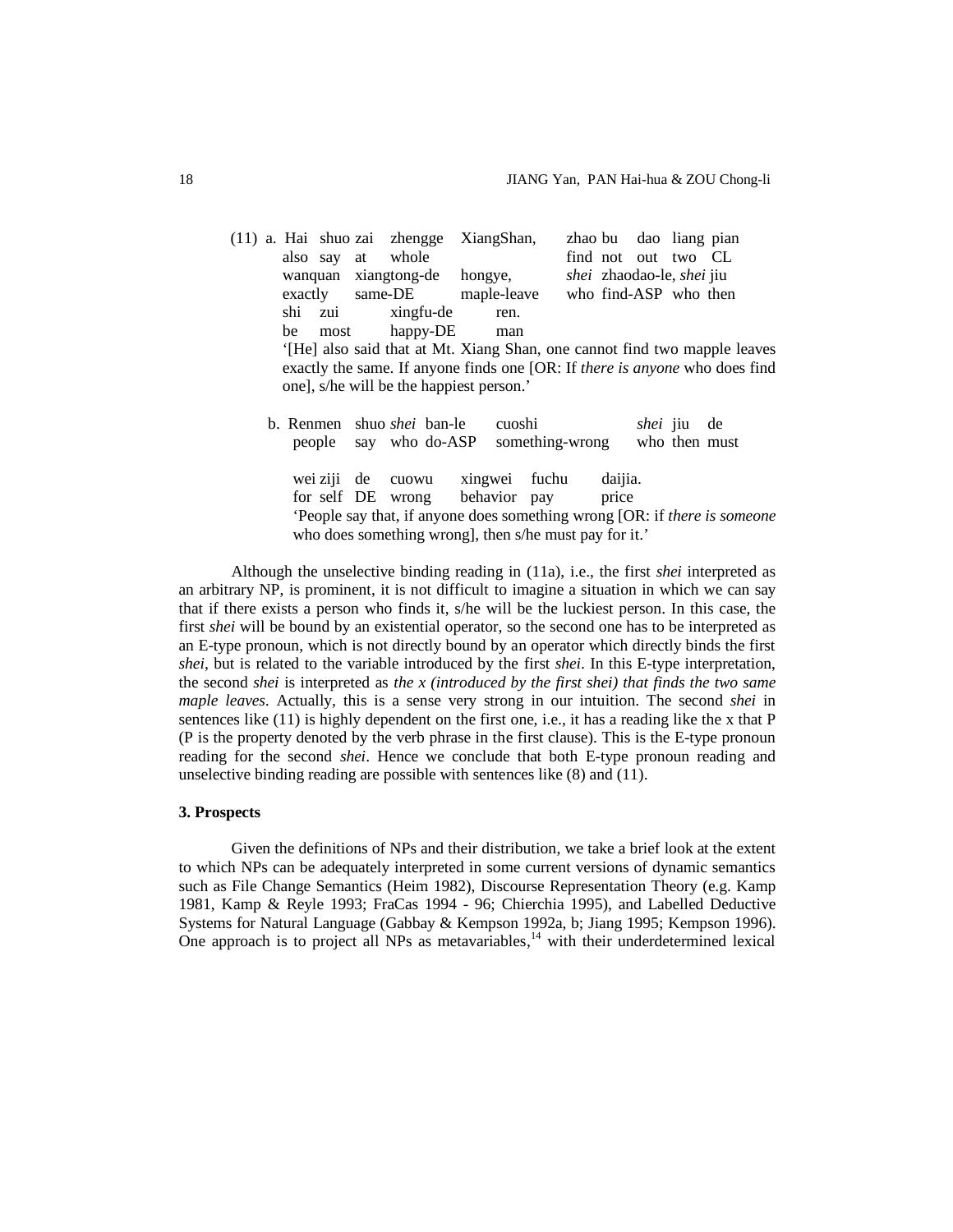forms providing some minimal information on their semantic content. The metavariables get themselves instantiated in the procedural process of semantic interpretation, which also takes account of syntactic distributions (as being reflected by the time a variable is introduced and the state of the "construction site" it is plugged into). The detailed treatments cannot be attempted here. Nevertheless, we can envisage the prospect of constructing a network of semantic indices and specify the ways for their introduction into the proposition under construction and the necessary conditions for a variable to be instantiated by a particular index. Certain clusters of indices will lead to particular semantic content of an NP as defined in Section 1. Certain combinations of indices are made to be impossible, as they will lead to contradictory properties, violating the definitions. Take, for example, a variable in the subject position in a Chinese sentence. It should be enriched into a generic NP if it is anchored to a generic event as specified by the form and content of the predicate. On the other hand, it can be instantiated as either specific or arbitrary if it is in a conditional clause. And it should be indexed as specific if the predicate is about accomplishment and/or related to some specific instants in time. This line of approach may be particularly promising for Chinese, in which types of NPs, like other categories, are seldom accompanied with distinct grammatical markers and the content of NPs are specified by consulting all the available information, grammatical or contextual. Much more work is needed before convincing results can be obtained.

# **Notes**

\*We thank Peter Grundy, Yang Gu, Yuanjian He, Ruth Kempson, Manfred Krifka, Thomas Lee, Stephen Matthews, Dingxu Shi, Liejiong Xu and an anonymous reviewer for many helpful comments on previous versions of this paper.

1 For a general introduction to the logical and semantic underpinnings related to the technical terms used here, cf. Cann (1993), Chierchia & McConnell-Ginet (1990), Dowty et al. (1981), Jiang & Pan (fcmng), and Zou (1995).

 $<sup>2</sup>$  Cf. The definition of the generic NP in 1.3.</sup>

<sup>3</sup> See Ungerer & Schmid (1996: Chapter Four) for an introduction to the notions of *figure* and *ground* and their applications and extensions in linguistics.

4 Cf. Sperber & Wilson (1986/95) for arguments in favour of the notion of *mutual manifestness* against the notion of *mutual knowledge*.

<sup>5</sup> Cf. Kempson (1996) for a survey.

 $6$  In the sense of Lappin (1995). In Barwise & Cooper (1981), it was pointed out that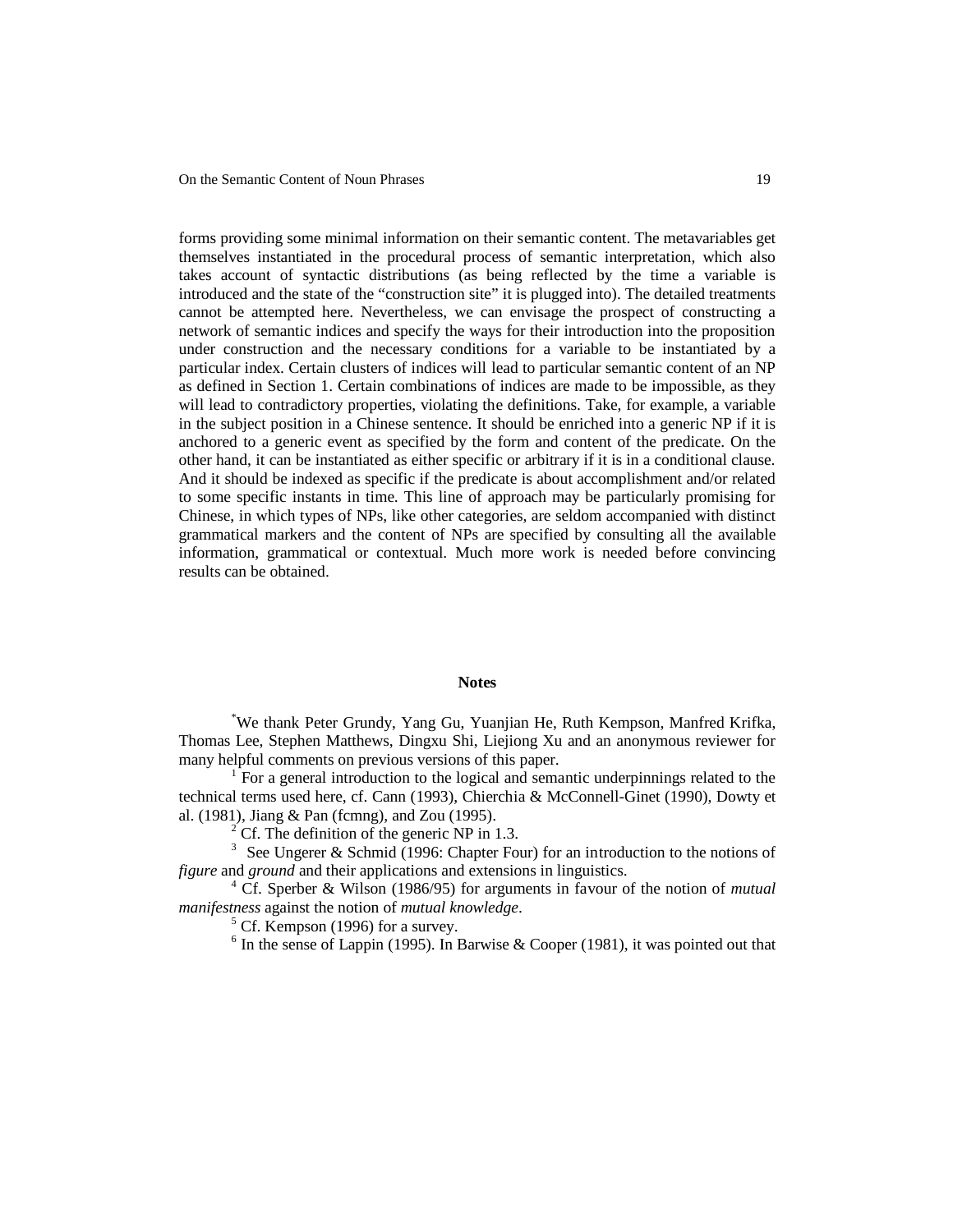even quantifiers are not necessarily logical symbols.

 $<sup>7</sup>$  Note that to say that an expression can be identified to an entity in a world is not</sup> equivalent to saying that an expression denotes an identifiable entity. The latter makes claims on the state of the *COMMON GROUND*, as shown in later discussions.

8 A distinction is drawn in some works (e.g. Yule 1996) between a *referring expression* RE and the *referential use of a referring expression* (the latter abbreviated as *referential*). In Yule's system, not all REs have identifiable physical referents., but the referential use of an RE does. REs also include attributive uses which may not exist in the *ACTUAL WORLD*. In our system here, we make no use of the term *referring expressions* and our notion of *referentiality* is equivalent to the *referential use* of an RE in the sense of Yule (1996).

9 We found that *definites* are sometimes simply defined as *uniqueness* and sometimes as other types of NPs in the current literature.

<sup>10</sup> It can thus be observed that the notion of *definites* as defined in Chierchia (1995) entails three other notions: uniqueness, attributiveness, and deixis.

<sup>11</sup> The semantic definition of En  $(1991)$  seems to us to be a definition of *identifiability*.

 $12$  The analysis presented here can be compared to some other detailed discussions, e.g. Chen (1991), Duanmu (1988), Sanui (1993), Xu (1995) and other papers included in this volume.

 $13$  In Zhu (1987), it was observed that in Chinese riddles, the subjects are usually attributive.

<sup>14</sup> Cf. Heim (1982), Gabbay & Kempson (1992b), Reinhart (1995), Winter (1995) and Jiang (1995) for linguistic treatments, and Leisenring (1969), Fine (1985), de Queiroz & Gabbay (1995) and Meyer Viol (1995) for logical investigations. The works in DRT also introduce NPs as some form of variables: *discourse referents*, to be later related to more specific content.

# **References**

Barwise, J. and R. Cooper. 1981. Generalised quantifiers and natural language. *Linguistics & Philosophy* 4.159-219.

Cann, R. 1993. *Formal Semantics: An Introduction*. CUP.

Chen, Ping. 1991. Shi hanyu zhong yu mingci xing chengfen xiangguan de si zhugainian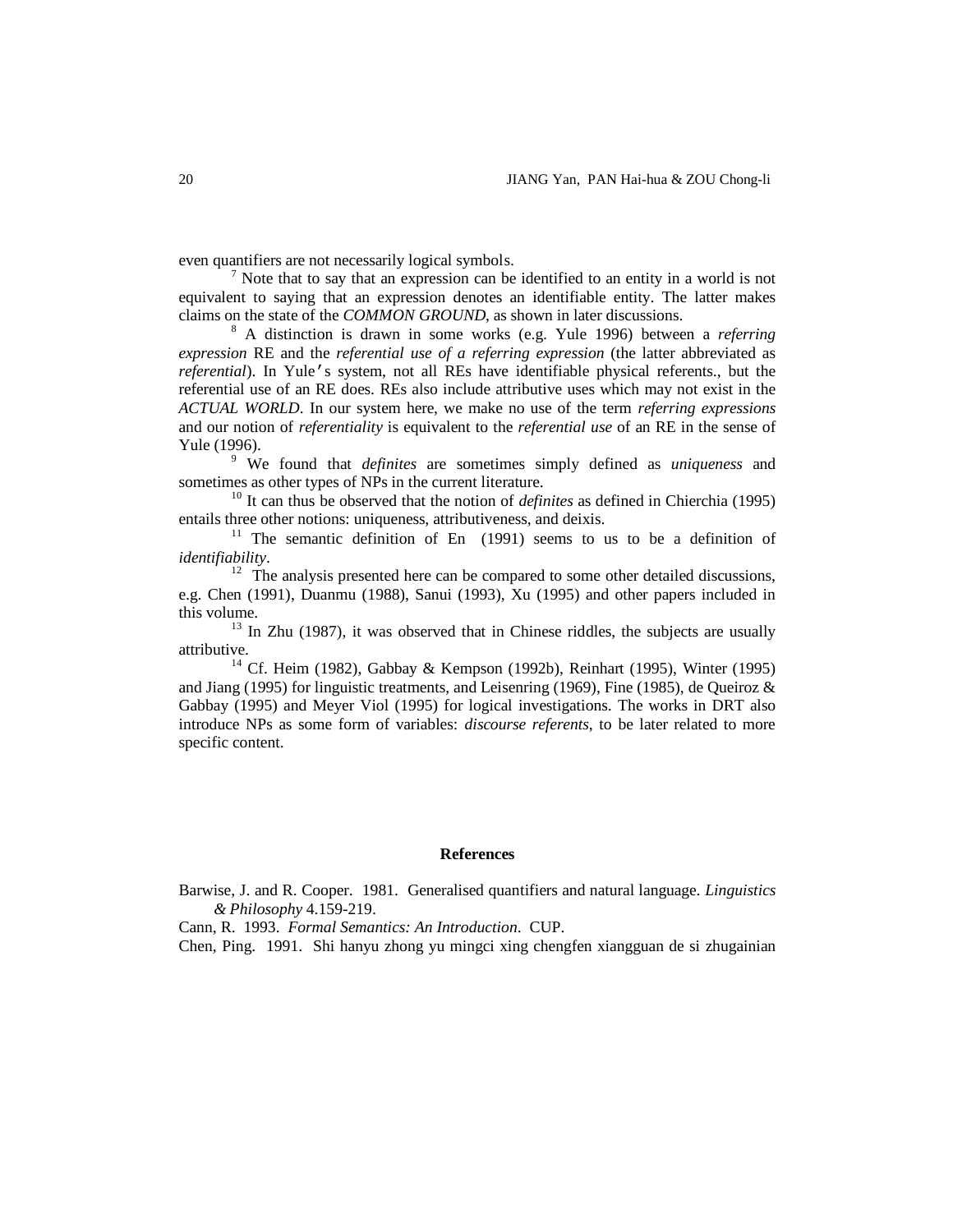[On referentiality vs. non-referentiality, definiteness vs. indefiniteness, specificity vs. nonspecificity, and genericity vs. individuality in Chinese]. In Chen. 1991. *Xiandai Yuyanxue Yanjiu* [*Studies in Modern Linguistics*]. Chongqing Press. 119-41.

- Cheng, L. and J. Huang. 1996. Two types of donkey sentences. *Natural Language Semantics* 4.121-163.
- Chierchia, G. and S. McConnell-Ginet. 1990. *Meaning and Grammar: An Introduction to Semantics*. MIT Press.
- Chierchia, G. 1995. *Dynamics of Meaning: Anaphora, Presupposition, and the Theory of Grammar*. The University of Chicago Press.
- Cormack, A. and R. Kempson. 1991. On specificity. *Meaning and Truth: The Essential Readings in Modern Semantics,* ed*.* by Garfield & Kiteley, 546-581. New York: Paragon..
- de Queiroz, R. and D. Gabbay. 1995. The functional interpretation of the existential quantifier. *Bulletin of the Interest Group in Pure and Applied Logics*. *Vol. 3. Nos. 2 & 3*. *Special Issue on Deduction and Language,* ed*.* by R. Kempson,. 243-290. The Max-Planck-Institut f|r Informatik Im Stadtwald, Saarbr|cken, Germany.
- Dowty, D., R. Wall and S. Peters. 1981. *Introduction to Montague Semantics*. Dordrecht: D. Reidel.
- Duanmu, San. 1988. *The Lack of Scope Ambiguity in Chinese. Syntax Generals Paper*. Ms. MIT.
- En, M. 1991. The semantics of specificity. *Linguistic Inquiry* 22.1-25.
- Fine, K. 1985. *Reasoning with Arbitrary Objects*. Blackwell.
- Fodor, J. and I. Sag. 1982. Referential and quantificational indefinites. *Linguistics and Philosophy* 5.355-399.
- FraCas Consortium. 1994-1996. Deliverables.
- Gabbay, D. and R. Kempson. 1992a. Natural language content: A proof-theoretic perspective. In *Proceedings of the 8th Amsterdam Colloquium*, ed. by P. Dekker and M. Stokhof. Institute for Logic, Language, and Computation. University of Amsterdam.
- Gabbay, D. and R. Kempson. 1992b. The tale of disappearing operators. In *Formal Pragmatics*. Course Reader for the 4th European Summer School in Logic, Language, and Computation. Essex University, Colchester.
- Hanks, W. 1992. The indexical ground of deictic reference. *Rethinking Context,* ed. by Duranti and Goodwin, 43-76. CUP.
- Hawkins, J. 1978. *Definiteness and Indefiniteness: A Study in Reference and Grammaticality Prediction*. London: Croom Helm.
- Heim, I. 1982. *The Semantics of Definite and Indefinite Noun Phrases*. PhD dissertation. MIT.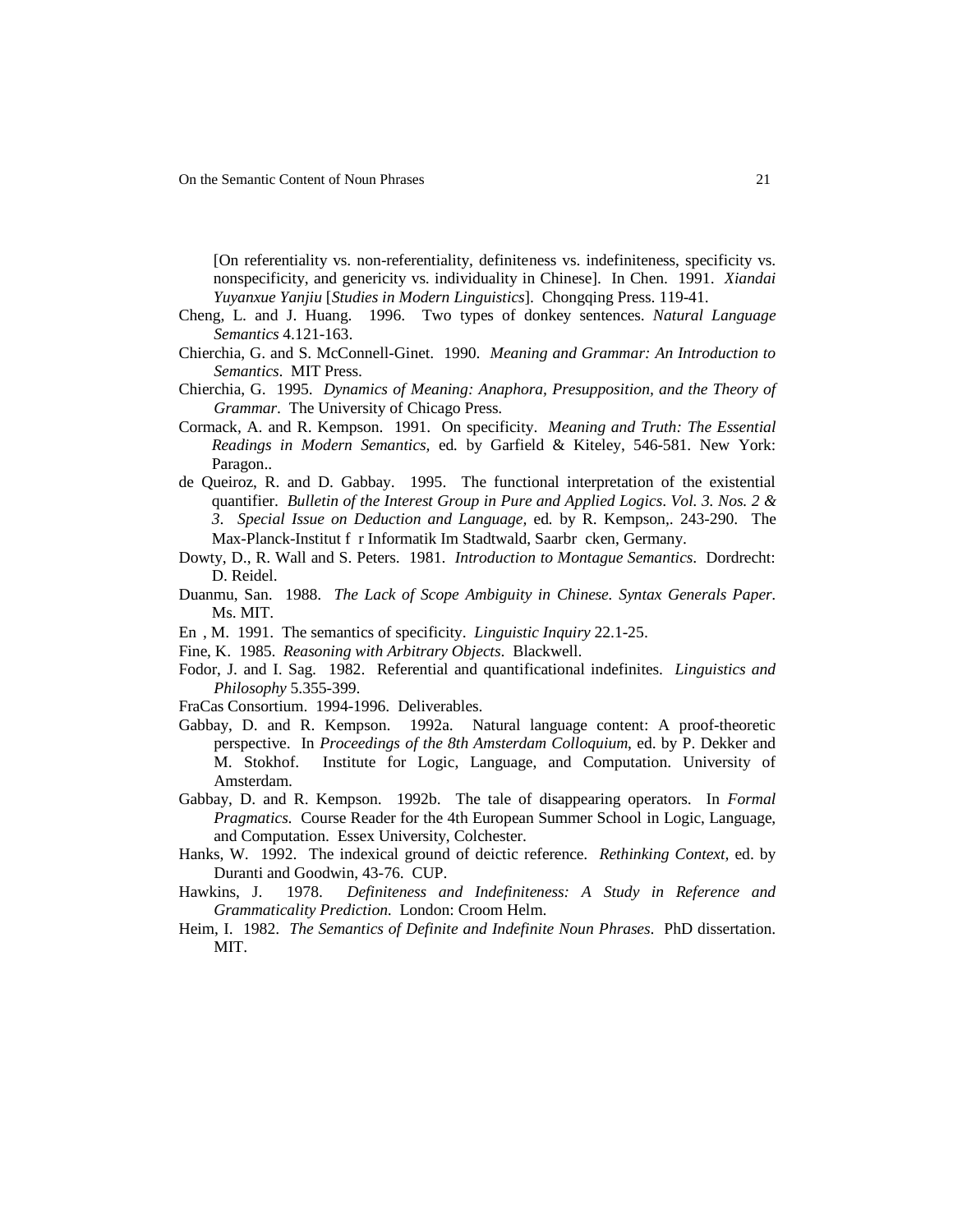- Jiang, Y. 1995. *Logical Dependency in Quantification*. PhD dissertation. London University.
- Jiang, Y. and H. Pan. (forthcoming) *Xingshi Yuyixue Daolun* [*An Introduction to Formal Semantics*]. To be published by the Chinese Academy of Social Sciences Press.
- Kamp, H. 1981. A theory of truth and discourse representation. *Formal Methods in the Study of Language,* ed*.* by J. Groenendijk, T. Janssen, and M. Stokhof, 277-322. Amsterdam: Mathematical Centre.
- Kamp, H. and U. Reyle. 1993. *From Discourse to Logic: Introduction to Model-theoretic Semantics of Natural Language, Formal Logic and Discourse Representation Theory*. Dordrecht: Kluwer Academic Publishers.
- Keenan, E. 1987. A semantic definition of "indefinite NP". *The Representation of (In)definiteness*, ed. by E. Reuland and A. ter Meulen, 286-317. The MIT Press.
- Kempson, R. 1996. Semantics, pragmatics, and natural-language interpretation. *The Handbook of Contemporary Semantic Theory,* ed*.* by S. Lappin, Oxford: Blackwell.
- Lappin, S. 1995. Generalised quantifiers, exception phrases, and logicality. *Bulletin of the Interest Group in Pure and Applied Logics*. *Vol. 3. Nos. 2 and 3. Special Issue on Deduction and Language*, ed. by R. Kempson, 203-222. The Max-Planck-Institut  $f(r)$ Informatik Im Stadtwald, Saarbr cken, Germany.
- Lee, T. 1986. *Studies on Quantification in Chinese*. PhD dissertation. UCLA, Los Angeles, CA.
- Leisenring, A.C. 1969. *Mathematical Logic and Hilbert's* ε*-Symbol*. London: MacDonald Technical and Scientific.
- Meyer Viol, W. 1995. *Instantial Logic: an Investigation into Reasoning with Instances.* ILLC Dissertation Series.
- Reinhart, T. 1995. *Interface Strategies.* OTS Working Papers. Research Institute for Language and Speech, Utrecht University.
- Roberts, L. 1986. The figure-ground model for the explanation of the determination of indexical reference. *Synthese* 68.441-86.
- Roberts, L. 1993. *How Reference Works: Explanatory Models for Indexicals, Descriptions, and Opacity*. SUNY Press.
- Roberts, L. 1996. Are lexical meaning and context sufficient for determining indexical reference? *Time, Space and Identity: Proceedings of the Second International Colloquium on Deixis*. 201-213. Centre de Recherche en Informatique de Nancy.
- Rubin, E. 1915. Figure and ground. *Readings in Perception*, ed. by Beardslee and Wertheimer, 194-203. London: Van Nostrand.
- Russell, B. 1905. On denoting. *Meaning and Truth: The Essential Readings in Modern Semantics*, ed. by Garfield and Kiteley, 87-99. New York: Paragon.
- Sanui, Tadyoshi. 1993. Yuyong shang de jutihua yu yibanhua [Concreteness and